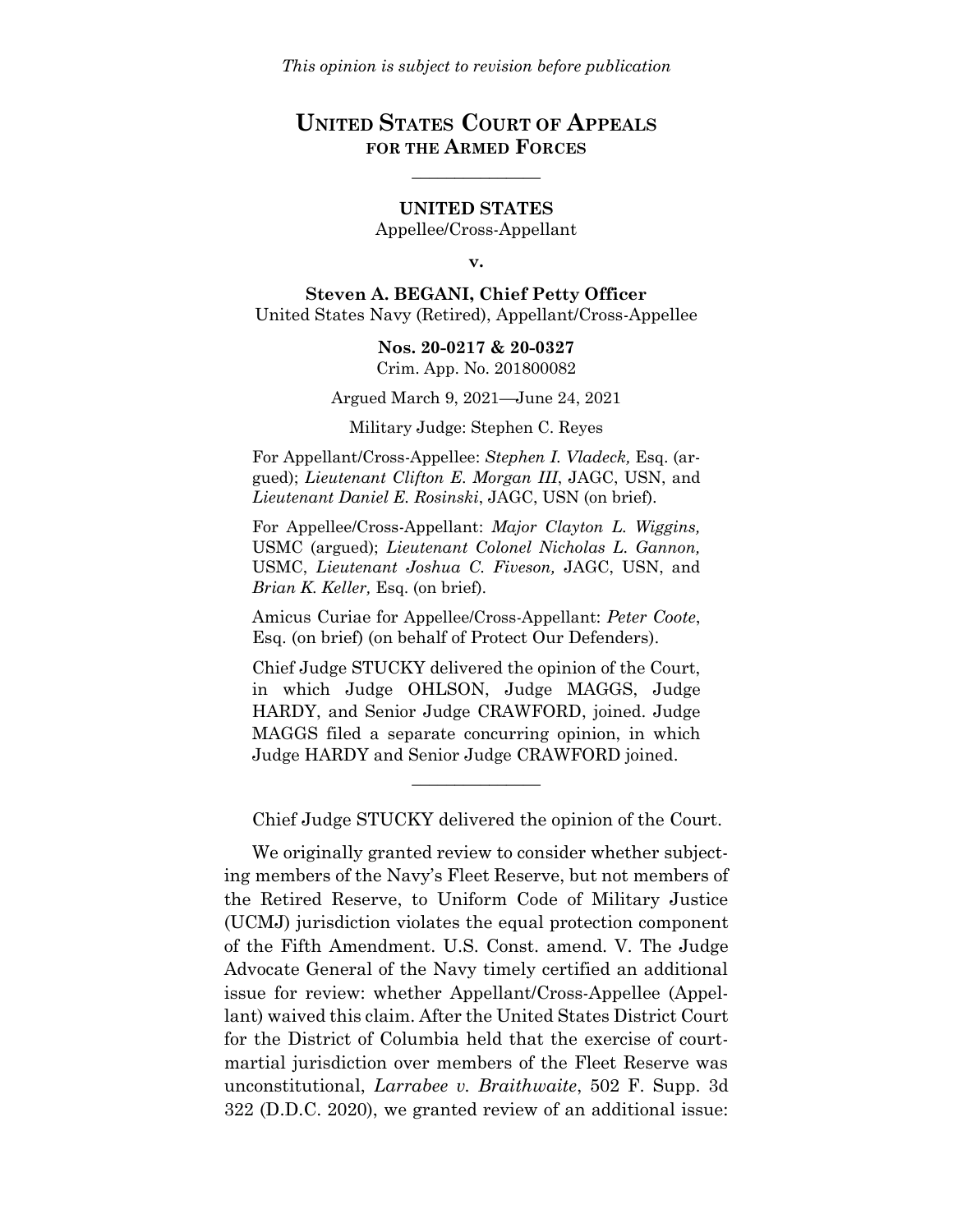whether members of the Fleet Reserve have sufficient current connection to the military for Congress to subject them to continuous UCMJ jurisdiction. We hold: (1) that Appellant did not waive appeal of his assigned issue; (2) as a member of the land and naval forces, Appellant was subject to court-martial jurisdiction; and (3) that the exercise of jurisdiction over Appellant did not violate equal protection.

#### **I. Background**

The United States Navy-Marine Corps Court of Criminal Appeals (CCA) summarized the relevant background as follows:

> After 24 years of active-duty service, and numerous voluntary reenlistments, Appellant elected to transfer to the Fleet Reserve. He was honorably discharged from active duty and started a new phase of his association with the "land and naval Forces" of our Nation. In short, for all intents and purposes, he retired. In addition to receiving "retainer pay," base access, and other privileges accorded to his status as a member of the Fleet Reserve, he remained subject to the UCMJ under Article 2(a)(6).

> After Appellant retired, he remained near his final duty station, Marine Corps Air Station (MCAS) Iwakuni, Japan, and worked as a government contractor. Within a month, he exchanged sexuallycharged messages over the internet with someone he believed to be a 15-year-old girl named "Mandy," but who was actually an undercover Naval Criminal Investigative Service (NCIS) special agent. When he arrived at a residence onboard MCAS Iwakuni, instead of meeting with "Mandy" for sexual activities, NCIS special agents apprehended him.

> The Commander, U.S. Naval Forces Japan, sought approval from the Secretary of the Navy to prosecute Appellant at a court-martial, as opposed to seeking prosecution in U.S. District Court under the Military Extraterritorial Jurisdiction Act (MEJA). Because Appellant was still subject to the UCMJ, and therefore ineligible for prosecution under MEJA, the Secretary authorized the Commander to prosecute him at court-martial.

> After Appellant unconditionally waived his right to a preliminary hearing under Article 32, UCMJ, he entered into a pretrial agreement (PTA). In his PTA,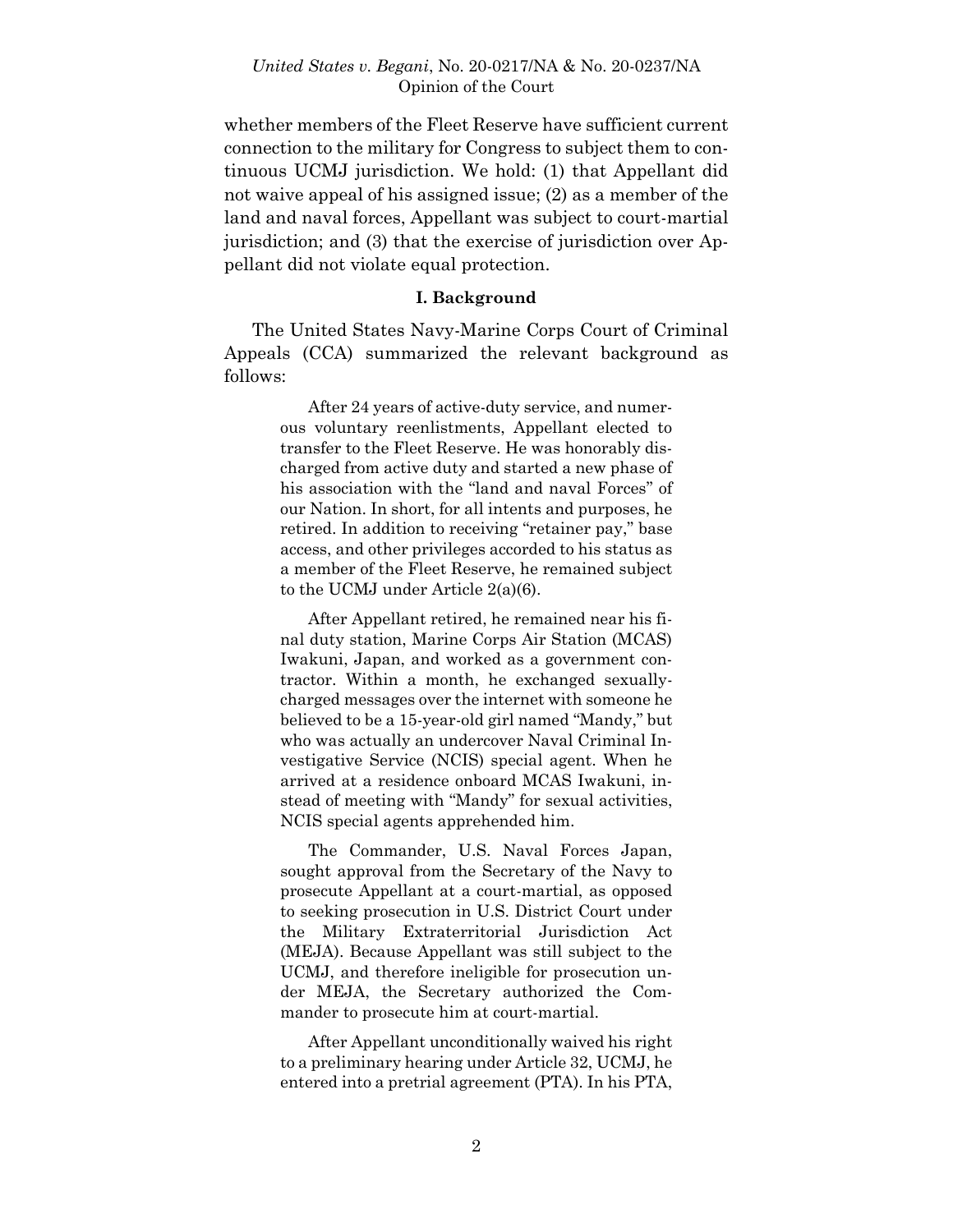he waived his right to trial by members and agreed to plead guilty and be sentenced by a military judge. He also waived all waivable motions except for one. He argued he could not lawfully receive a punitive discharge because he was a member of the Fleet Reserve. The trial court denied that motion.

*United States v. Begani*[, 79 M.J. 767, 770 \(N-M.](https://plus.lexis.com/api/document/collection/cases/id/5Y2V-S871-JKPJ-G45S-00000-00?page=770&reporter=2181&cite=79%20M.J.%20767&context=1530671) Ct. Crim. [App. 2020\)](https://plus.lexis.com/api/document/collection/cases/id/5Y2V-S871-JKPJ-G45S-00000-00?page=770&reporter=2181&cite=79%20M.J.%20767&context=1530671) (footnotes omitted).

The CCA affirmed the findings and sentence, holding that Appellant "[was] a member of the land and naval Forces"; "Congress [had] the authority to make him subject to the UCMJ under its constitutional power to regulate those Forces"; and subjecting members of the Fleet Reserve to trial by court-martial, but not retired reservists, did not violate equal protection. *Id.* at 775, 781, 783.

### **II. Waiver**

Recognizing that subject matter jurisdiction cannot be waived, the Government argues that Appellant's equal protection claim only "incidentally" relates to jurisdiction, and therefore can be, and was, waived by Appellant's guilty plea. Whether Appellant waived the issue is a question of law that we review de novo. *United States v. Davis*, 79 M.J. 329, 331 (C.A.A.F. 2020).

Appellant entered into a pretrial agreement to plead guilty, in which he waived all waivable motions, with the exception of his claim that a punitive discharge is not an authorized punishment for a retiree. Rule for Courts-Martial  $(R.C.M.)$  705 $(c)(1)(B)$  prohibits a term of a pretrial agreement that deprives an accused of "the right to challenge the jurisdiction of the court-martial." The court-martial had jurisdiction over Appellant through Article 2(a)(6), 10 U.S.C. § 802(a)(6) (2018)—which Appellant now alleges violates equal protection. If Appellant prevails, and Article 2(a)(6) is unconstitutional, the court-martial has no jurisdiction to try *him*. He would therefore have successfully "challenge<sup>[d]</sup> the jurisdiction of the court-martial," which cannot be waived. R.C.M 705(c)(1)(B). Therefore, this Court finds that Appellant's argument that Article 2(a)(6) violates the equal protection component of the Fifth Amendment has not been waived.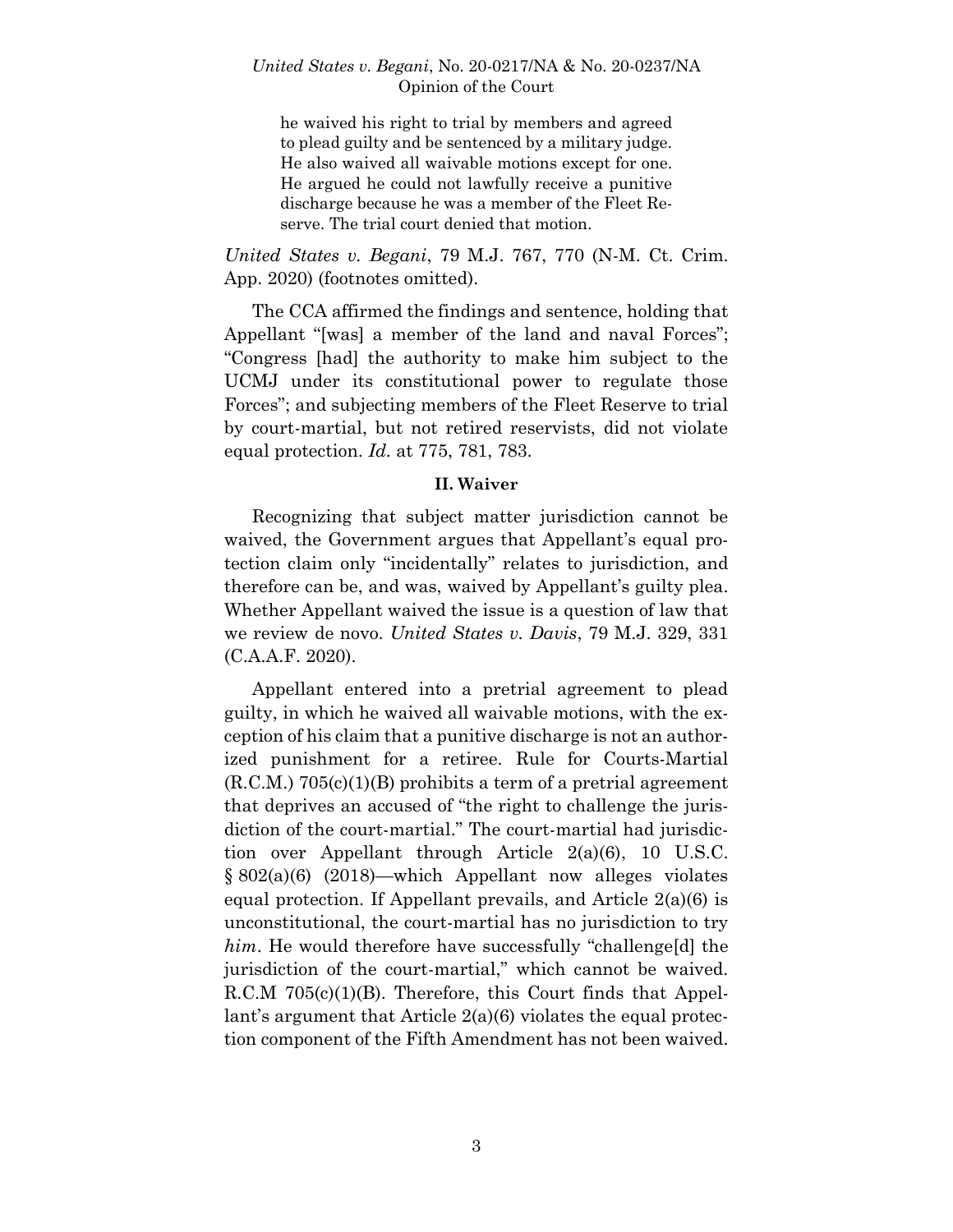### **III. Court-Martial Jurisdiction over the Fleet Reserve**

In Appellant's second assigned issue, which we examine first, he argues that court-martial jurisdiction over members of the Fleet Reserve, and retired members of the armed forces more generally, is unconstitutional. Though the Constitution gives Congress the power to set rules for the "land and naval Forces," U.S. Const. art. I, § 8, cl. 14, Appellant argues that members of the Fleet Reserve are not currently part of the "land and naval Forces" and so cannot be subject to the UCMJ.

## A. Standard of Review

The question of jurisdiction is a question of law that we review de novo. *United States v. Hennis,* 79 M.J. 370, 374–75 (C.A.A.F. 2020).

### B. Law

Congress has plenary authority to "raise and support Armies" and to "provide and maintain a Navy." U.S. Const. art. I, § 8, cls. 12–13. Congress also has plenary authority to "make Rules for the Government and Regulation of the land and naval Forces." *Id.* at cl. 14. This power is vast, permitting even compulsory service. *See Selective Draft Law Cases*, 245 U.S. 366 (1918). The " 'land and naval Forces' " consist of those "persons who are members of the armed services." *Reid v. Covert*, 354 U.S. 1, 19–20 (1957).

Pursuant to this governing authority over the land and naval forces, "Congress has empowered courts-martial to try servicemen for the crimes proscribed by the U.C.M.J." *Solorio v. United States*, 483 U.S. 435, 438–39 (1987). An offense need not be military in nature to be tried by court-martial. *Id.* The only question is the "military status of the accused. . . . namely, whether the accused in the court-martial proceeding is a person who can be regarded as falling within the term 'land and naval Forces.' " *Id.* at 439 (internal quotation marks omitted) (citations omitted).

As part of maintaining a Navy, Congress created multiple categories into which naval personnel fall, one being the Fleet Reserve. 10 U.S.C. § 6330(a) (2012). The Fleet Reserve is composed of "enlisted member[s] of the Regular Navy . . . who ha<sup>[ve]</sup> completed 20 or more years of active service in the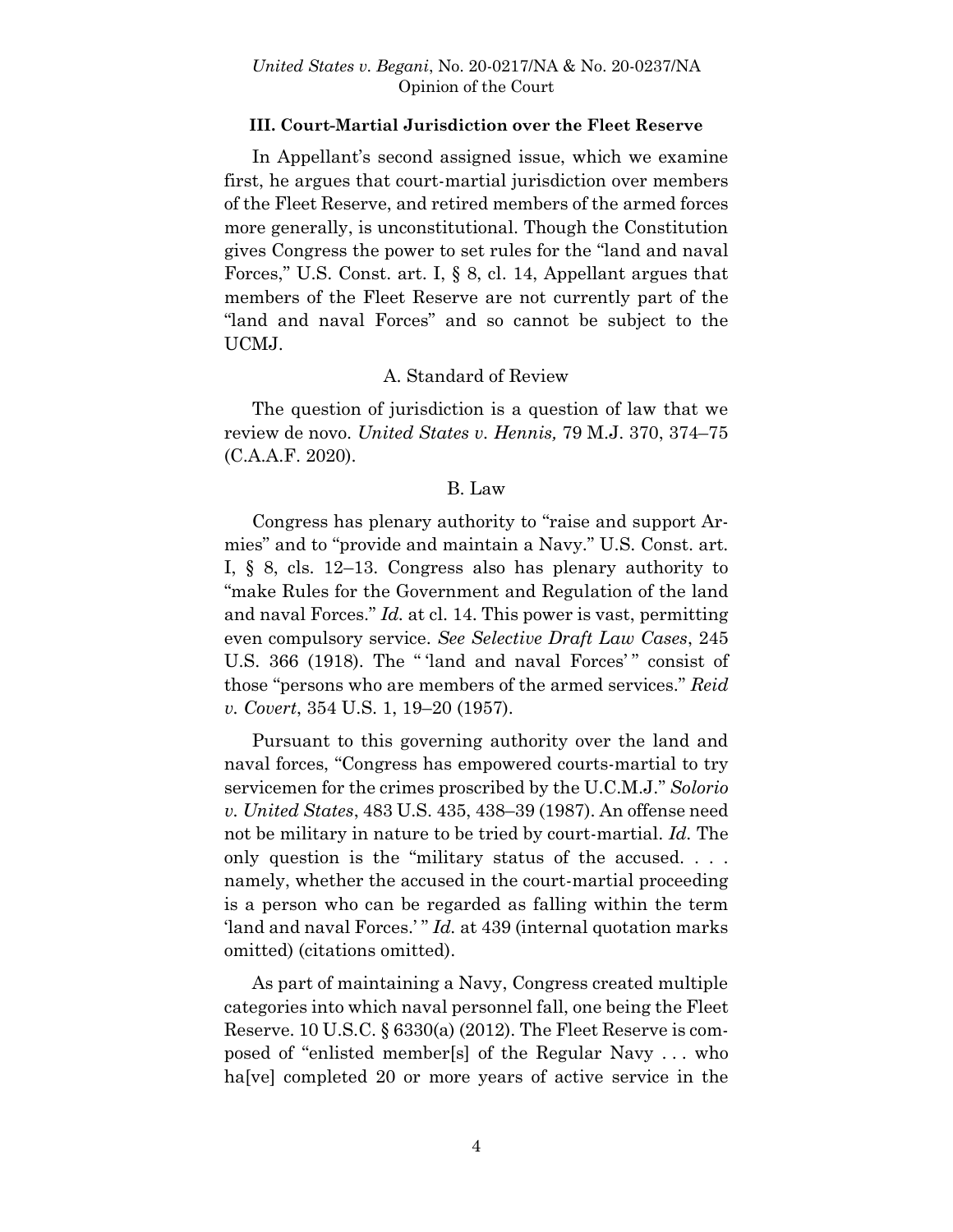armed forces." 10 U.S.C. § 6330(b) (2012). Transfer to the Fleet Reserve is optional, and members of the Fleet Reserve are entitled to retainer pay, remain subject to recall at any time, and are subject to the UCMJ. *See* Article 2(a)(6), UCMJ; 10 U.S.C. § 688(a). Upon completion of thirty years total service, active and inactive, a member of the Fleet Reserve is retired, and is thereafter entitled to retired pay. 10 U.S.C.  $§$  6331(c).

For well over a hundred years, Congress, the military, and the Supreme Court have all understood that retired members of all branches of service of the armed forces who continue to receive pay are still a part "of the land and naval Forces" and subject to the UCMJ or its predecessors. *See, e.g.*, *United States v. Tyler*, 105 U.S. 244, 246 (1882) ("It is impossible to hold that [retirees] who are by statute declared to be a part of the army, who may wear its uniform, whose names shall be borne upon its register, who may be assigned by their superior officers to specified duties by detail as other officers are, . . . are still not in the military service."); *McCarty v. McCarty*, 453 U.S. 210, 221–22 (1981) (acknowledging that "[t]he retired officer . . . continues to be subject to the [UCMJ]"). Though retirees are still part of the armed forces, persons who have completely separated from the military are not. *United States ex rel. Toth v. Quarles*, 350 U.S. 11, 14–15 (1955) (holding that "civilian ex-soldiers who had severed all relationship with the military and its institutions" could not properly be subject to court-martial for crimes committed while in the Army). Neither are civilian dependents of servicemembers, *see Reid*, 354 U.S. at 19–20, or civilian employees. *See McElroy v. United States ex rel. Guagliardo*, 361 U.S. 281 (1960); *Grisham v. Hagan*, 361 U.S. 278 (1960). "The test for jurisdiction . . . *is one of status*, namely, whether the accused in the court-martial proceeding is a person who can be regarded as falling within the term 'land and naval Forces.' " *Kinsella v. United States ex rel. Singleton,* 361 U.S. 234, 240– 41 (1960) (emphasis added). **1**

l

**<sup>1</sup>** *But see* John Warner National Defense Authorization Act for Fiscal Year 2007, Pub. L. No. 109-364, § 552, 120 Stat. 2083 (2006); *United States v. Ali*, 71 M.J. 256, 259 (2012) (holding that Article  $(2)(a)(10)$ , subjecting to court-martial nonmilitary persons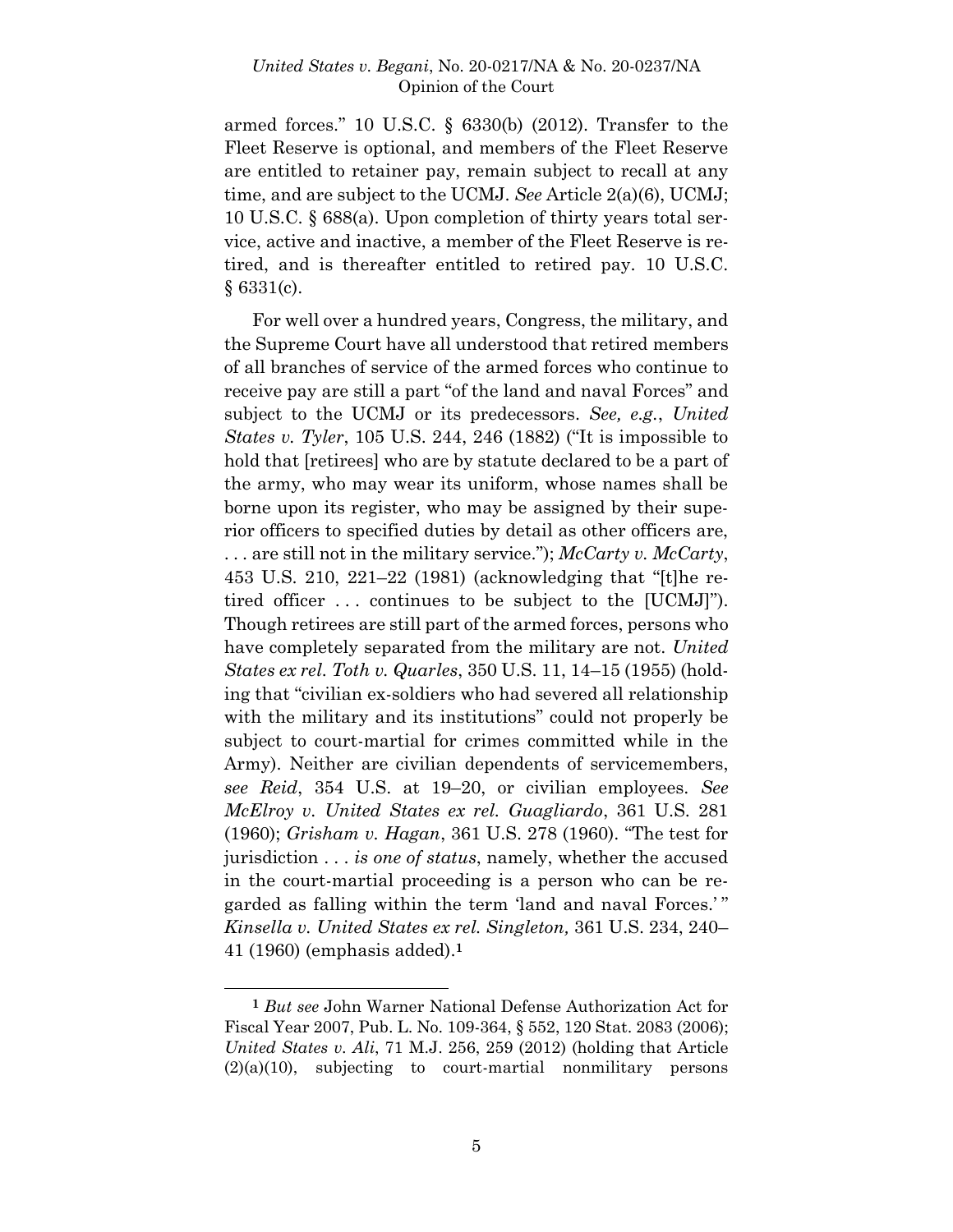### C. Discussion

Appellant agrees that under our current case law, members of the Fleet Reserve are in the land and naval forces and subject to the UCMJ. He argues that those cases were either wrong, or their reasoning has been vitiated by subsequent Supreme Court case law and the paucity of examples of involuntary retired recall. Appellant therefore urges this Court to supplement the "military status" test with a "significant connection" test.

This would not be the first time courts have tried to analyze sufficient "connections" to the military to determine UCMJ jurisdiction. In *O'Callahan v. Parker*, the Supreme Court sharply departed from earlier precedent and held that a servicemember could only be court-martialed for crimes that had a sufficient connection to the military. 395 U.S. 258, 274 (1969). After nearly two decades of attempting to parse what level of "service connection" was sufficient—resulting in a myriad of categorical exceptions and twelve different factors to analyze—the Supreme Court reversed *O'Callahan* in *Solorio* and held that the only appropriate test is the "military status of the accused." 483 U.S. at 436, 439.

Acknowledging that precedent and practice are not on his side, Appellant nevertheless urges this Court to hold that the Supreme Court narrowly construes military jurisdiction, requiring it to be justified by "certain overriding demands of discipline and duty," *id.* at 440 (internal quotation marks omitted) (citation omitted), and be "the least possible power adequate to the end proposed." *Toth,* 350 U.S. at 23 (internal quotation marks omitted) (citation omitted).

We think this is misplaced. First, *Solorio*'s discussion of the " 'demands of discipline and duty' " "concern[ed] the scope of court-martial jurisdiction over *offenses committed by servicemen*" and not who is subject to the UCMJ. 483 U.S. at 440 (emphasis added) (citation omitted). *Solorio*'s test for *jurisdiction* was the military status of the accused. *Id.* at 451. Second, *Toth* limited the expanse of UCMJ jurisdiction over *civilians*, and was not concerned with whether an individual was a

accompanying armed forces in the field, does not violate the Constitution).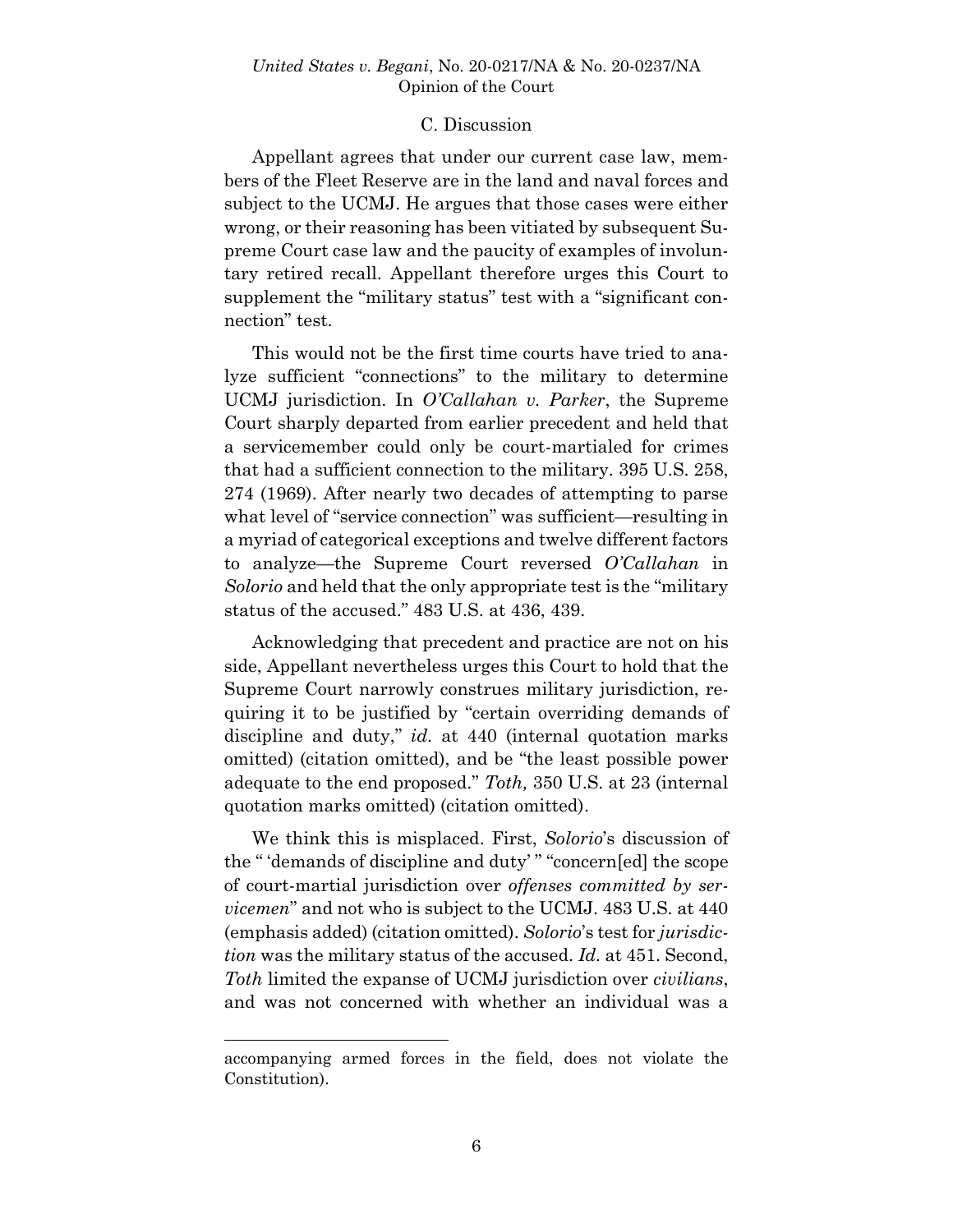member of the armed forces*.* 350 U.S. at 22 (declining to infer that the Necessary and Proper Clause included the power to circumvent the Bill of Rights and subject ex-servicemen to court-martial "when they are actually civilians"). Neither of these cases addresses the question here, whether a member of the Fleet Reserve is part of the "land and naval Forces." Other cases, both from our predecessor Court and the Supreme Court, discuss this explicitly.

In prior cases upholding the military status of members of the Fleet Reserve, our predecessor Court identified multiple indicators that members of the Fleet Reserve retain military status. Appellant, as a current member of the Fleet Reserve, is not in the same situation as the appellant in *Toth*, as he has not "severed all relationship" with the military. Fleet Reservists are still paid, subject to recall, and required to maintain military readiness. Appellant argues that these ongoing connections are insufficient to place Appellant in the "land and naval Forces" because each, in isolation, is insufficient to confer military status.

*Pay.* Once an enlisted member of the Navy has served for twenty years, he can elect to transfer to the Fleet Reserve, and receive ongoing retainer pay, or he can simply leave the service and become a civilian. Appellant points out that merely receiving pay from the Department of Defense cannot, standing alone, confer UCMJ jurisdiction. *See, e.g.*, *Kinsella*, 361 U.S. at 249. But of course, members of the Fleet Reserve are not civilians, like the defendants in *Kinsella* and *Toth* were. Appellant argues that pay cannot place someone in the armed forces—which is of course true. But that is not what happened here. Being paid didn't confer military status—Appellant is paid *because of* his status. Members of the Fleet Reserve receive retainer pay because they are *currently* in the Fleet Reserve, which is a component of the United States Navy. They have not "severed all relationship" with the military; rather, they are *current* members of the armed forces, though not on active duty, and they are *currently* paid for maintaining that status.

Appellant asks us to find that the Supreme Court implicitly overruled its prior cases on this subject when it held that, under a federal tax statute, a state could not treat retired military pay differently from retired pay for state officials.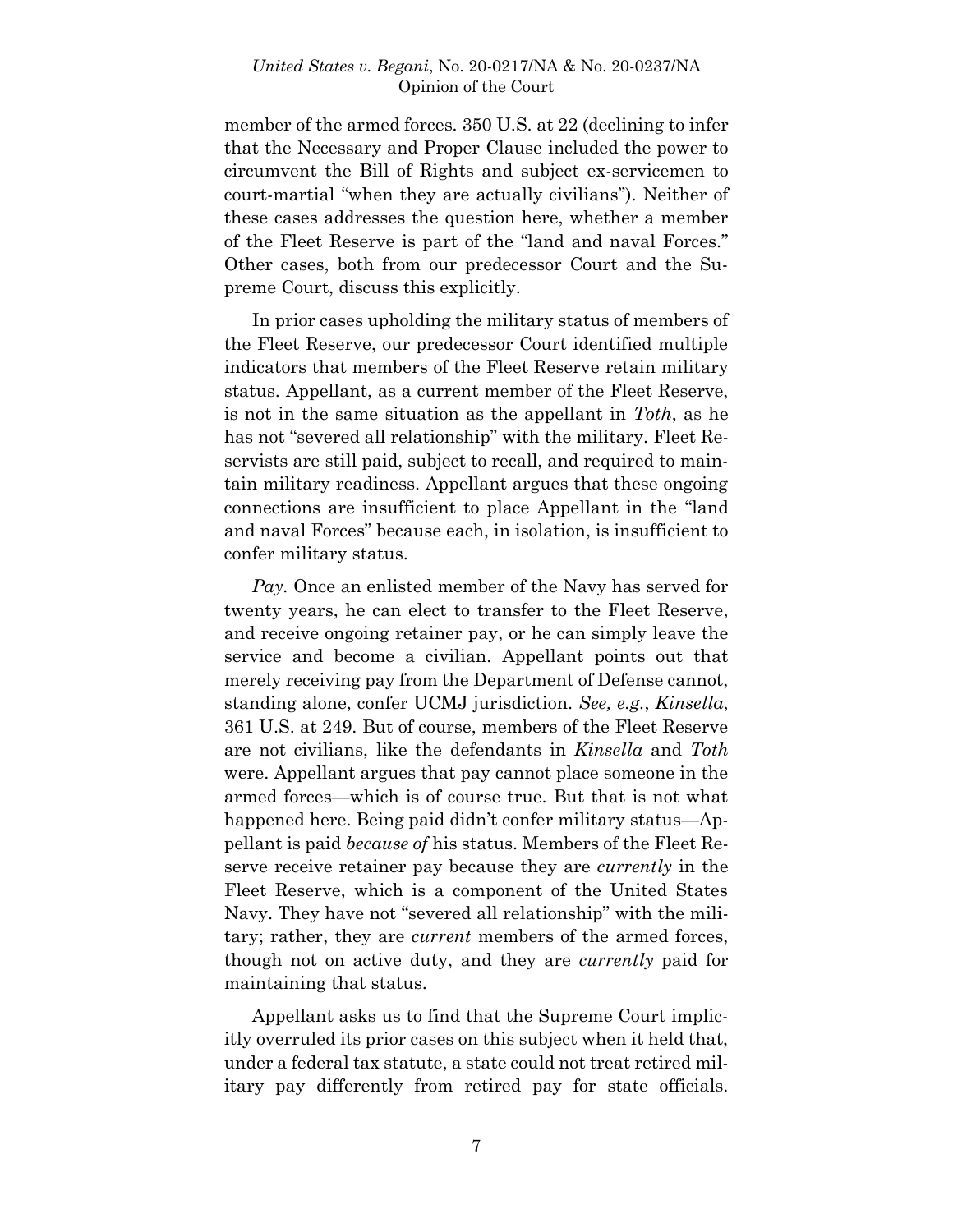*Barker v. Kansas*, 503 U.S. 594, 605 (1992) (holding that "[f]or purposes of 4 U.S.C. § 111, military retirement benefits are to be considered deferred pay for past services"). Of course, in that same case, the Court also said, "[m]ilitary retirees unquestionably remain in the service and are subject to restrictions and recall." *Id.* at 599. Appellant dismisses this as dicta, but though UCMJ jurisdiction was not in question in *Barker*, it would be strange indeed to find that the Supreme Court implicitly held what it explicitly disclaimed. The state income tax consequences for retainer pay have no bearing on a retired person's continuing status as a member of the federal armed forces.

*Military Readiness and Recall.* Members of the Fleet Reserve are not only paid for their current status; their status also requires that they maintain readiness for future recall. *See* Naval Military Personnel Manual (MILPERSMAN), Article 1830-040, CH-38, at 12 (Dec. 19, 2011). They are subject to recall by the Secretary of the Navy "at any time." 10 U.S.C. § 688(a). They are also required to "[m]aintain readiness for active service in the event of war or national emergency," to keep Navy leadership apprised of their home address and "any changes in health that might prevent service in time of war," and remain "subject at all times to laws, regulations, and orders governing [the] Armed Forces." MILPERSMAN Article 1830-040, CH-38, at 12; 10 U.S.C. § 8333. Members of the Fleet Reserve are required to inform their branch of travel or residency outside the United States for any period longer than thirty days, and can be required to perform two months of active service every four years. MILPERSMAN Article 1830-040, CH-38, at 12. If a member of the Fleet Reserve becomes unfit for any duty, he will be transferred to the Retired lists of either the Regular Navy or the Retired Reserve. 10 U.S.C. § 6331(a); MILPERSMAN, Article 1830-030, CH-13, at 3 (Dec. 7, 2005).

Appellant argues that recall is rare, he has no "ongoing military responsibilities," and there is no "good order and discipline" benefit to being subject to the UCMJ while not on active duty. That Congress could require *more* is not an argument that it has not required enough. Congress has the responsibility "for the delicate task of balancing the rights of servicemen against the needs of the military." *Solorio*, 483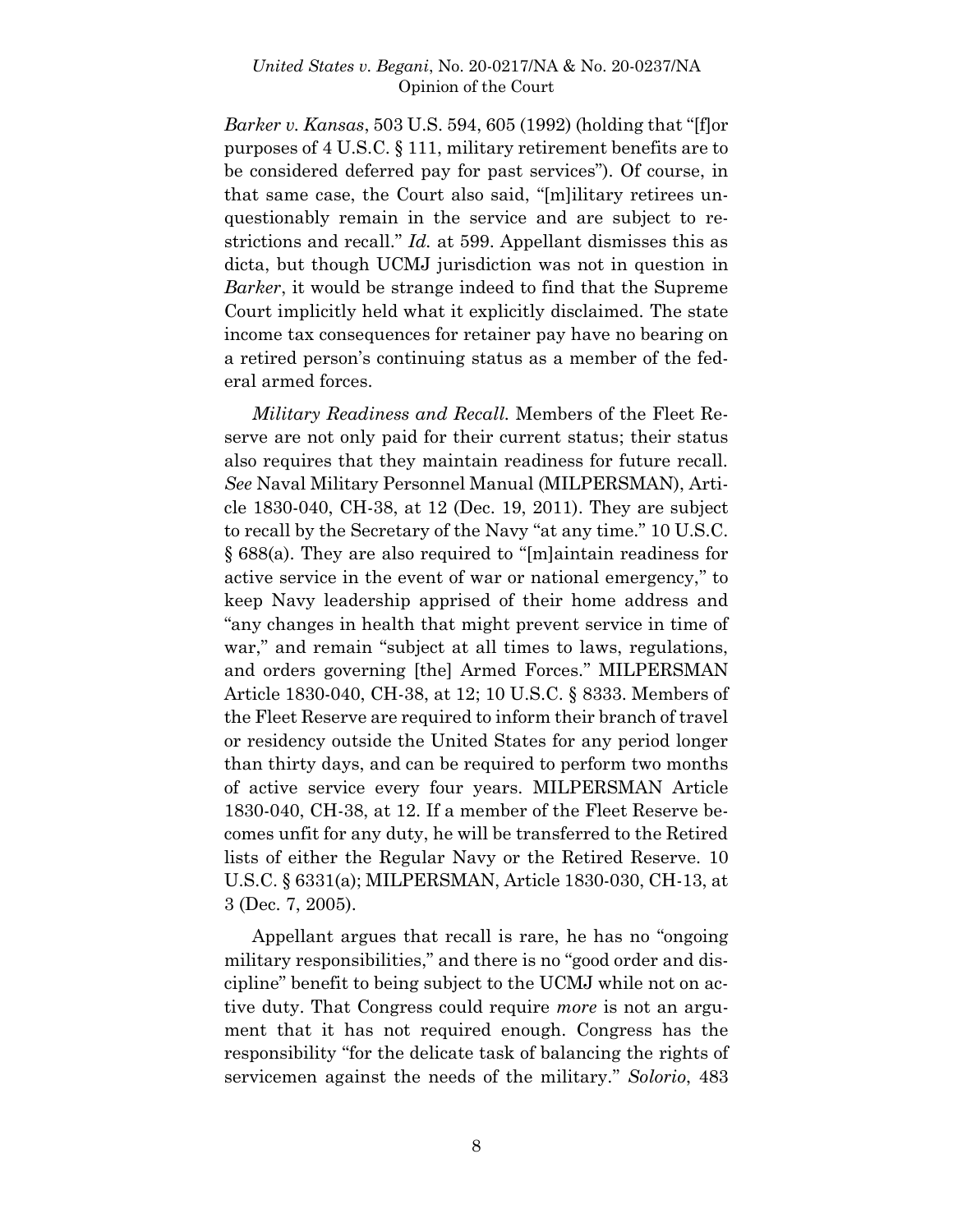U.S. at 447. Congress has determined that, in order to run an all-volunteer military and maintain an adequate supply of qualified retirees to supplement that force, it needs members of the Fleet Reserve to be subject to the UCMJ but not to take other steps it requires of regular members of active-duty components. And as a factual matter, although the recall of retirees may not be a frequent event, it is not the rare occurrence that Appellant suggests. As the lower court noted when previously considering this very issue, "in both of our wars with Iraq, retired personnel of all services were actually recalled." *United States v. Dinger*, 76 M.J. 552, 557 (N-M. Ct. Crim. App. 2017) (alteration in original removed) (internal quotation marks omitted) (quoting Francis A. Gilligan & Fredric I. Lederer, *Court-Martial Procedure* § 2-20.00, 24 (4th ed. 2015)), *aff'd*, 77 M.J. 447 (C.A.A.F. 2018).

Congress has explicit and extremely broad powers over the military under Article I of the Constitution and there is no constitutional requirement that all members of the armed forces be on continuous active duty. Congress elected to create two components of the armed forces in the Department of the Navy comprised of recent retirees, whom it continues to pay, in exchange for the potential to be recalled as our national security demands. These members of the Fleet Reserve and Fleet Marine Reserve can constitutionally be considered part of the land and naval forces, and Congress has determined that they need to be subject to the UCMJ. To this determination we defer. *See Solorio*, 483 U.S. at 447 ("[J]udicial deference . . . is at its apogee when legislative action under the congressional authority to raise and support armies and make rules and regulations for their governance is challenged." (alteration in original) (internal quotation marks omitted) (citation omitted)).

Appellant asks us to adopt a narrow construction of Congress's express authority "[t]o make Rules for the Government and Regulation of the land and naval Forces," U.S. Const. art. I, § 8, cl. 14, by excluding retirees from that power, but to do so would run counter to the Supreme Court's broad deference towards Congress in enacting federal criminal statutes pursuant to Congress's regulatory powers. Despite there being no express federal civilian police power in the Constitu-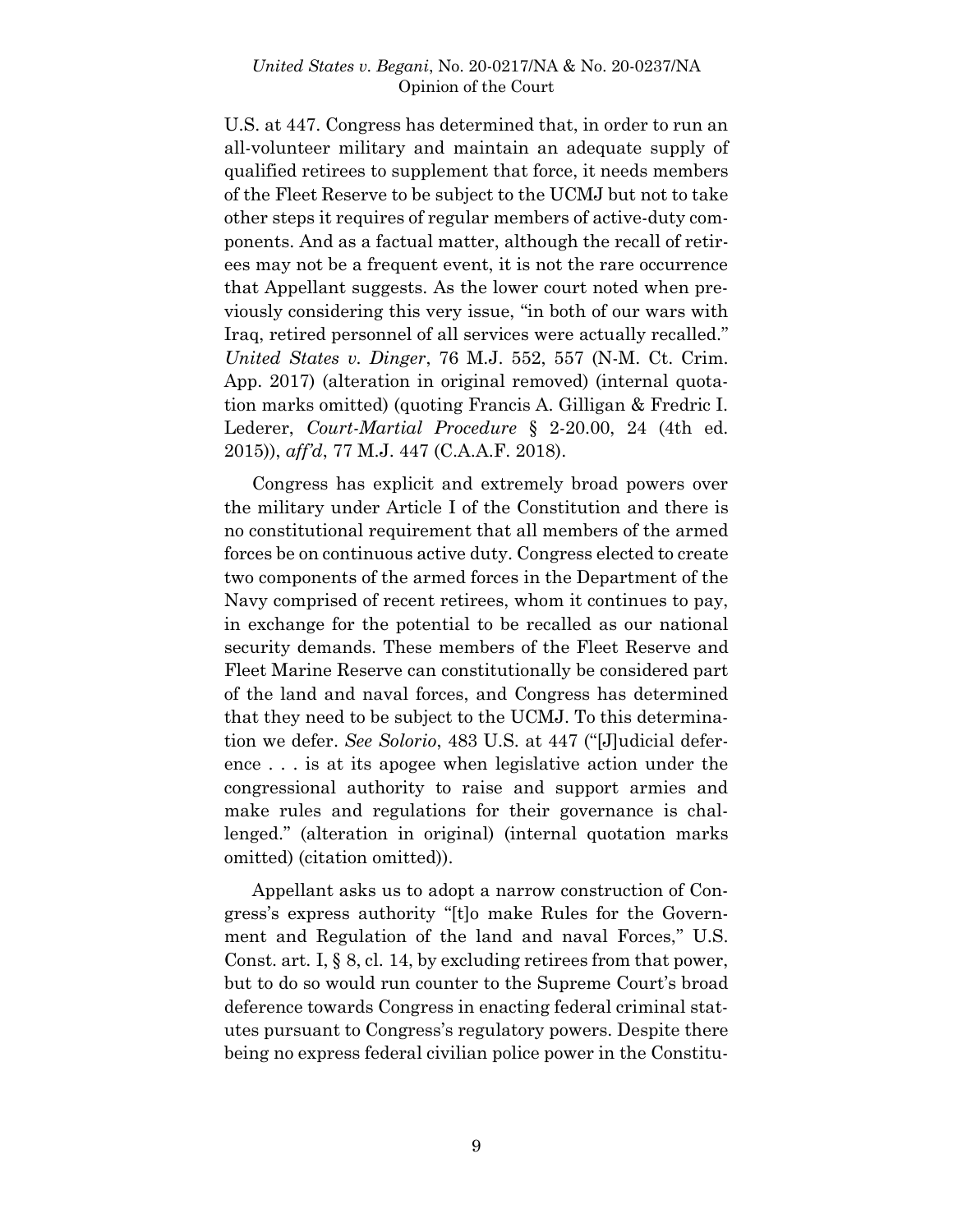tion, the Supreme Court has held that "Congress can certainly regulate interstate commerce to the extent of forbidding and punishing the use of such commerce as an agency to promote immorality, dishonesty or the spread of any evil or harm to the people of other states from the state of origin." *Brooks v. United States*, 267 U.S. 432, 436 (1925). The Supreme Court has repeatedly endorsed Congress's decision to subject Americans to new federal crimes over objections that Congress has no such authority. *See, e.g.*, *Gonzales v. Raich*, 545 U.S. 1, 17 (2005) (upholding Congress's decision to criminalize the production and use of homegrown marijuana even if state law allowed for its growth and use); *Perez v. United States*, 402 U.S. 146, 156–57 (1971) (upholding Congress's decision to criminalize purely intrastate loan sharking). The "make Rules" clause has long been interpreted as providing Congress with the power to regulate the trial and punishment of members of the land and naval forces. *Dynes v. Hoover*, 61 U.S. 65, 71 (1857). Given Congress's broad authority to subject civilians to a federal criminal code based solely on its regulatory authority, we see no reason to narrowly construe Congress's express power to "make Rules" for the armed forces.

### **IV. Equal Protection Challenge to Jurisdiction**

Having established that Congress can subject retirees to jurisdiction under the UCMJ, we now consider Appellant's other assigned issue—whether it violates the equal protection component of the Fifth Amendment to subject members of the Fleet Reserve, but not retired reservists, to military jurisdiction.

### A. Standard of Review

"The constitutionality of a statute is a question of law; therefore, the standard of review is *de novo*." *United States v. Wright*, 53 M.J. 476, 478 (C.A.A.F. 2000).

#### B. Law

The federal government is prohibited from violating a person's due process rights by denying him the equal protection of the laws. *Bolling v. Sharpe,* 347 U.S. 497 (1954). The "core concern" of equal protection is to act "as a shield against arbitrary classifications." *Engquist v. Oregon Department of Agriculture*, 553 U.S. 591, 598 (2008). That is, the Government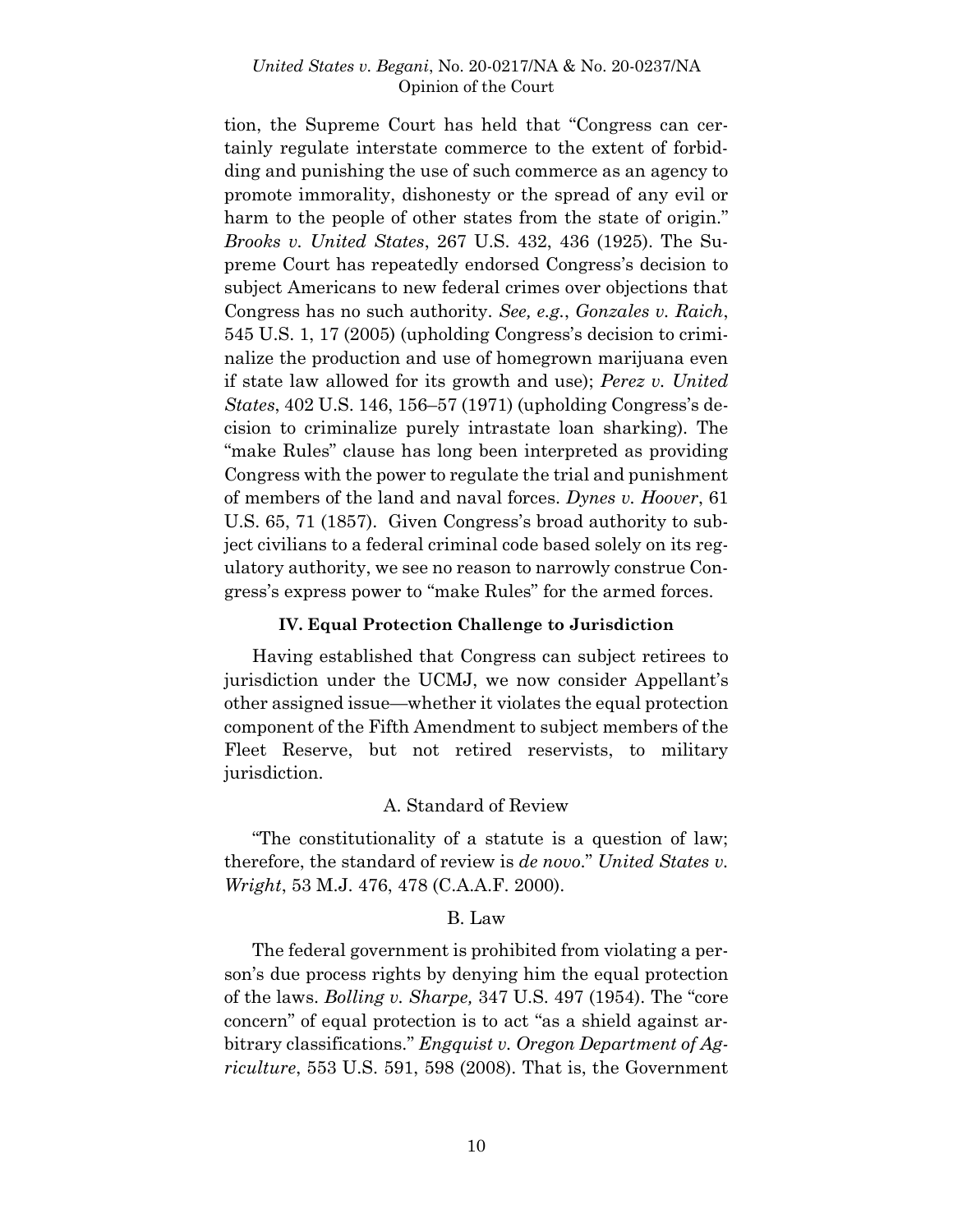must treat "similar persons in a similar manner." *United States v. Gray*, 51 M.J. 1, 22 (C.A.A.F. 1999) (internal quotation marks omitted) (citation omitted).

The initial question then, is whether the groups are similarly situated, that is, are they "in all relevant respects alike." *Nordlinger v. Hahn,* 505 U.S. 1, 10 (1992). As discussed below, Fleet Reservists and Retired Reservists are, in key aspects, not similarly situated. They serve a different purpose in our national defense scheme and have different benefits and obligations. They are, therefore, not similarly situated.**<sup>2</sup>**

#### C. Discussion

"[I]t is the primary business of armies and navies to fight or be ready to fight wars should the occasion arise. The responsibility for determining how best our Armed Forces shall attend to that business rests with Congress, and with the President." *Schlesinger v. Ballard*, 419 U.S. 498, 510 (1975) (internal quotation marks omitted) (citing and quoting *Toth*, 350 U.S. at 17). To that end, Congress created the Fleet Reserve to provide a ready supply of highly trained naval manpower. Members of the Fleet Reserve have served as activeduty enlisted members of the Navy for between twenty and thirty years. 10 U.S.C. § 6330(b) (2012). As members of the Fleet Reserve, they receive retainer pay, based on that experience. 10 U.S.C.  $\S$   $6330(c)(1)$ , 6332. They are required to "[m]aintain readiness for active service in event of war or national emergency," MILPERSMAN Article 1830-040, CH-38, at 12, and may be recalled for training "[i]n time of peace." 10 U.S.C. § 8385(b). In fact, they are subject to recall at any time. 10 U.S.C. § 688(a).

l

**<sup>2</sup>** Even if they were similarly situated, we would employ rational basis review of their distinct treatment, and our analysis would be the same. We reject Appellant's contention that the Sixth Amendment right to a jury trial is implicated and so we should apply strict scrutiny. As we explained in Section III, members of the Fleet Reserve and regular retirees are both "part 'of the land and naval Forces'" and so neither have a Sixth Amendment right to a jury trial. Therefore, no fundamental right is implicated by their disparate treatment.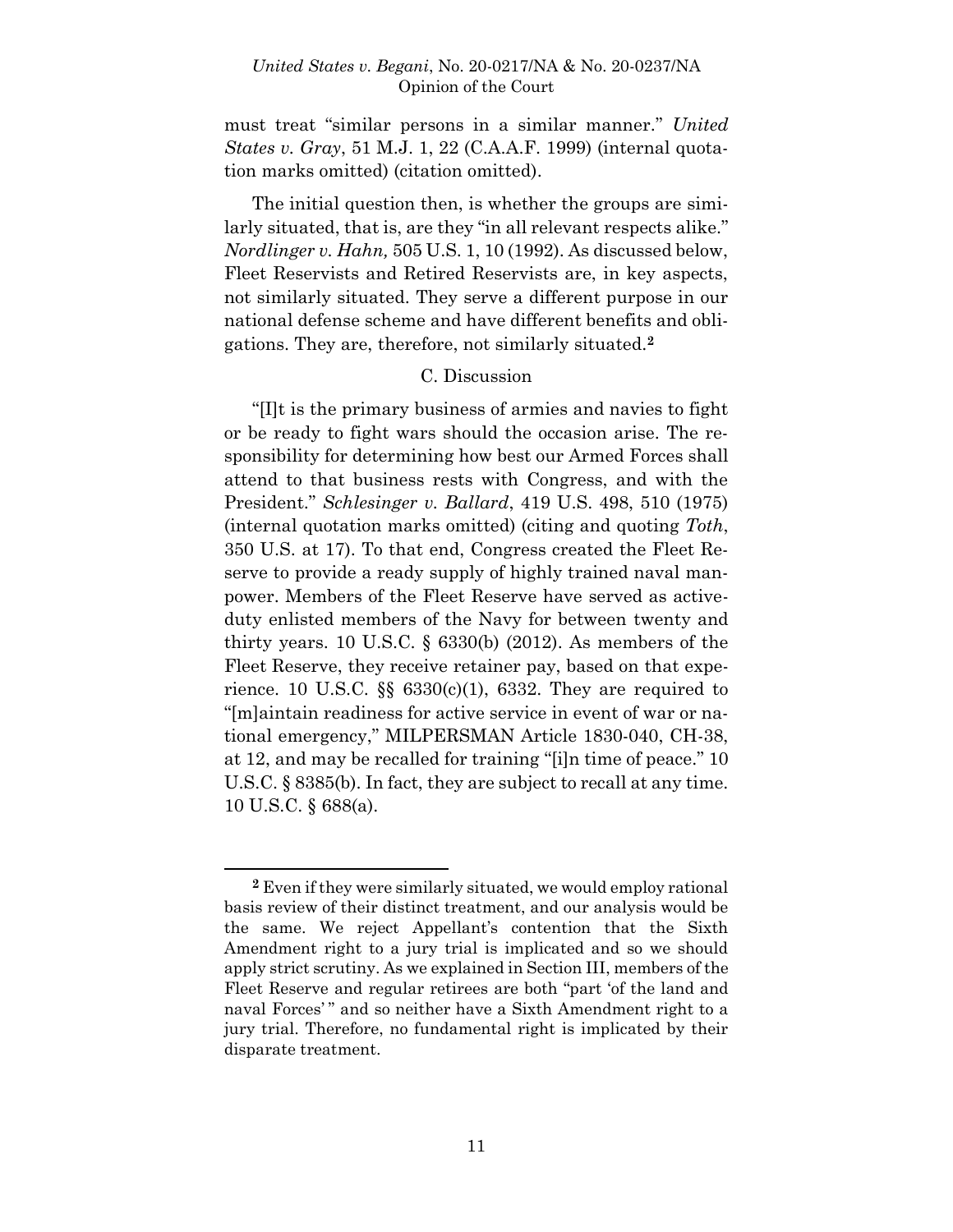Retired reservists, by contrast, usually served only a few years on continuous active duty and then served part-time, for a total of at least twenty years. Once retired, they need not remain in the military, (although most do), and receive no pay until they reach statutory eligibility at age sixty. *See*, *e.g.*, Dep't of Defense, Reg. 7000-14R, Financial Management vol. 7B, ch. 6, para. 060401 (2020) ("Retired pay benefits authorized for non-regular members of the uniformed services in 10 U.S.C., Chapter 1223 are viewed as a pension and entitlement to retired pay under 10 U.S.C. § 12731 is not dependent on the continuation of military status."). They are not required to maintain any level of readiness and can be recalled only in the event of a declaration of war or national emergency by Congress. 10 U.S.C. § 12301(a) (2018). Even then, they only may be recalled once other tiers of available manpower have been exhausted. *Id.*

Appellant glosses over these distinctions, characterizing the pay differences as receiving "retired pay at some point in their retired years." (internal quotation marks omitted) (citation omitted). This, of course, ignores the critical distinctions: *when* they are paid, *why* they are paid, and *how much* they are paid.

Appellant also minimizes the recall distinctions by claiming the two groups are "similarly subject to involuntary recall." But of course, there are important distinctions as to both *when* they can be recalled and *why* they can be recalled. Members of the Fleet Reserve can be recalled during a war or national emergency declared by Congress; a national emergency declared by the President; or for training during peacetime. 10 U.S.C. § 8385(a)–(b). Retired reservists on the other hand, may only be recalled for the duration of a war or national emergency declared by Congress (or six months thereafter), and only after a determination that there are not enough qualified active reserves or national guardsmen to fill the need. 10 U.S.C. § 12301(a).

Appellant notes that the Government has not provided recent examples of *involuntary* recall of retirees. This may in part be due to sufficient numbers of retirees who have volunteered for recall, and because recent threats have not required that level of manpower. For that we may be grateful. But Congress has the duty to ensure the military is ready for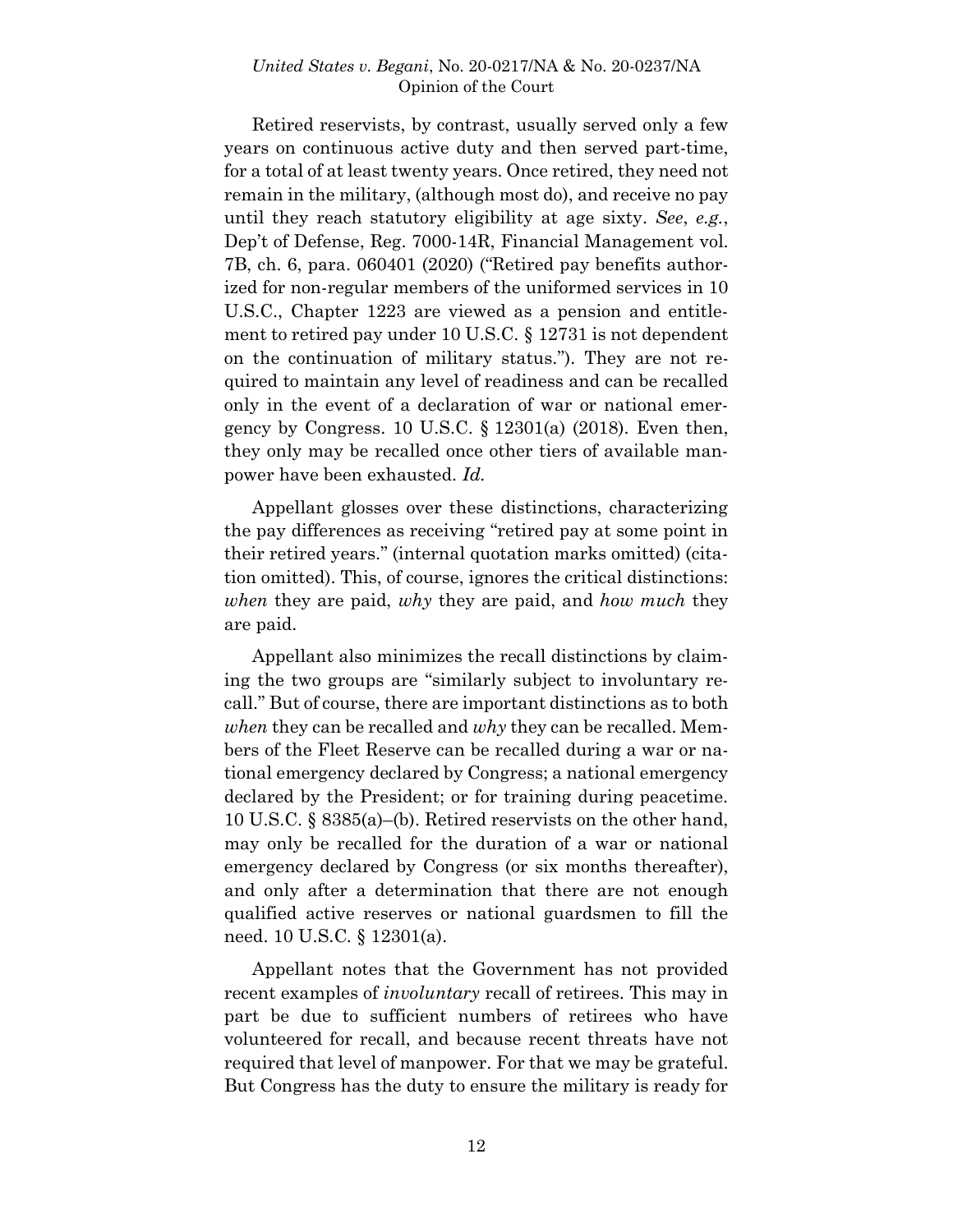*future* threats and needs. That the use of the authority has not been necessary in the recent past hardly means that it is *unconstitutional* to be prepared in the event it is necessary in the future. Appellant was not required to enter the Fleet Reserve and accept retainer pay. But once he did, he made himself available to be recalled, and continued to be subject to the UCMJ.

In order to maintain our national security, Congress has created multiple mechanisms through which interested individuals may volunteer to serve in the armed forces. These mechanisms have varying rights and obligations. Congress has determined that having a class of retired reservists is beneficial, and their utility does not require a concomitant need for them to remain subject to the UCMJ while retired. True, all who have retired from the armed forces in any capacity remain subject to some level of recall—and this only makes sense. All else being equal, those who have trained and extensively served are more valuable in times of war than those who have not served or have served far less time. But members of the Fleet Reserve, being within ten years of fulltime, active-duty service, are arguably much more useful in an emergency. They are more familiar with the current systems and can be brought up to speed much more quickly. To facilitate this, Congress pays them to, among other things, maintain readiness, which includes being subject to the UCMJ.

Congress does not violate equal protection by having different benefits and obligations for these two groups. Fleet Reservists volunteered to enter the Fleet Reserve and accepted current pay in exchange for maintaining readiness, being subject to recall, and being subject to the UCMJ. Retired reservists will only receive a reserve pension once they reach age sixty and can only be recalled once other sources of manpower have been exhausted. These two groups are not similarly situated, and so it does not violate equal protection to subject one and not the other to the UCMJ.

Court-martial jurisdiction over members of the Fleet Reserve does not violate the Constitution, nor does subjecting members of the Fleet Reserve and not retired reservists to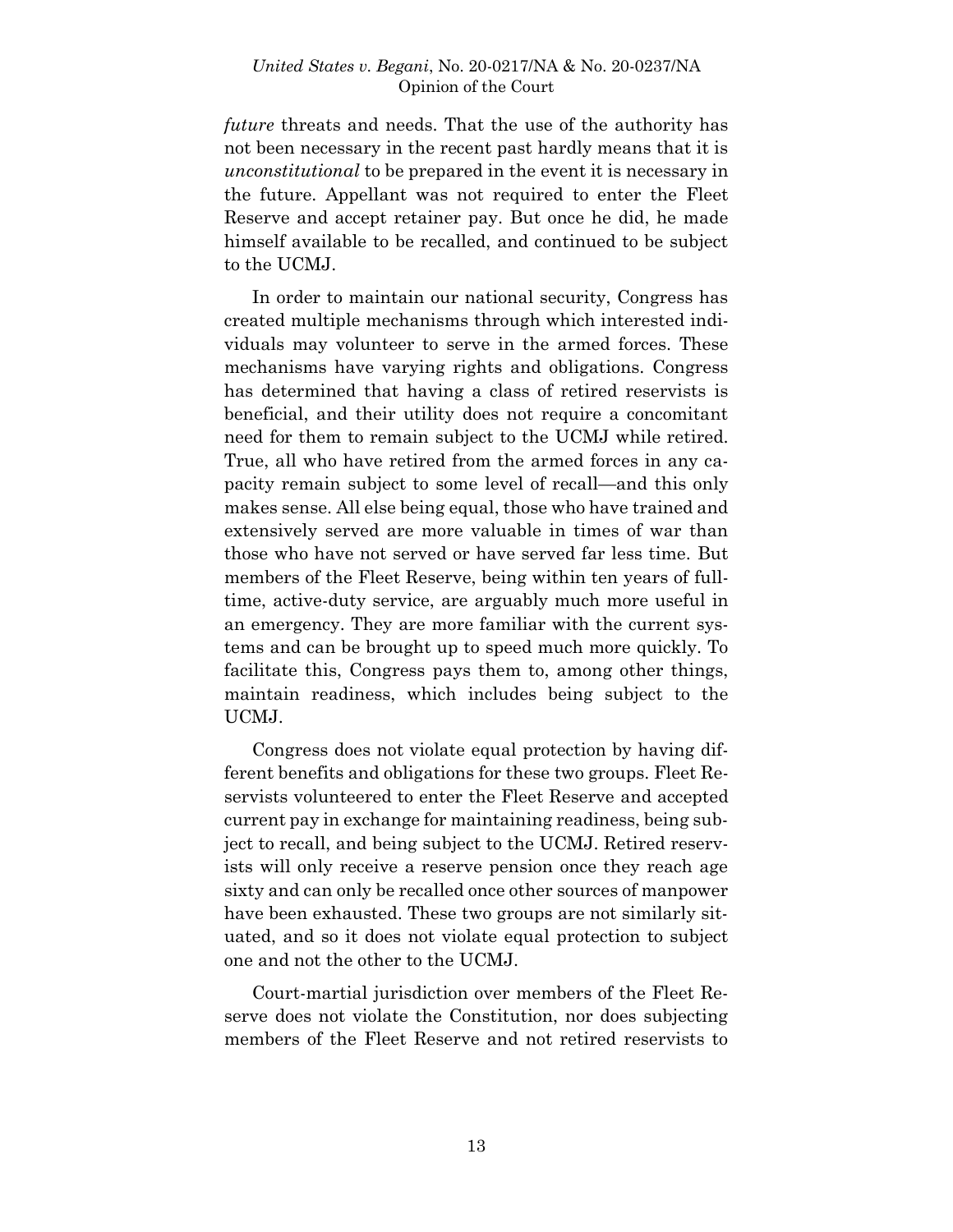UCMJ jurisdiction violate equal protection. Therefore, Appellant, a member of the "land and naval Forces," was properly subject to jurisdiction under Article 2(a)(6), UCMJ.

# **V. Judgment**

The judgment of the United States Navy-Marine Corps Court of Criminal Appeals is affirmed.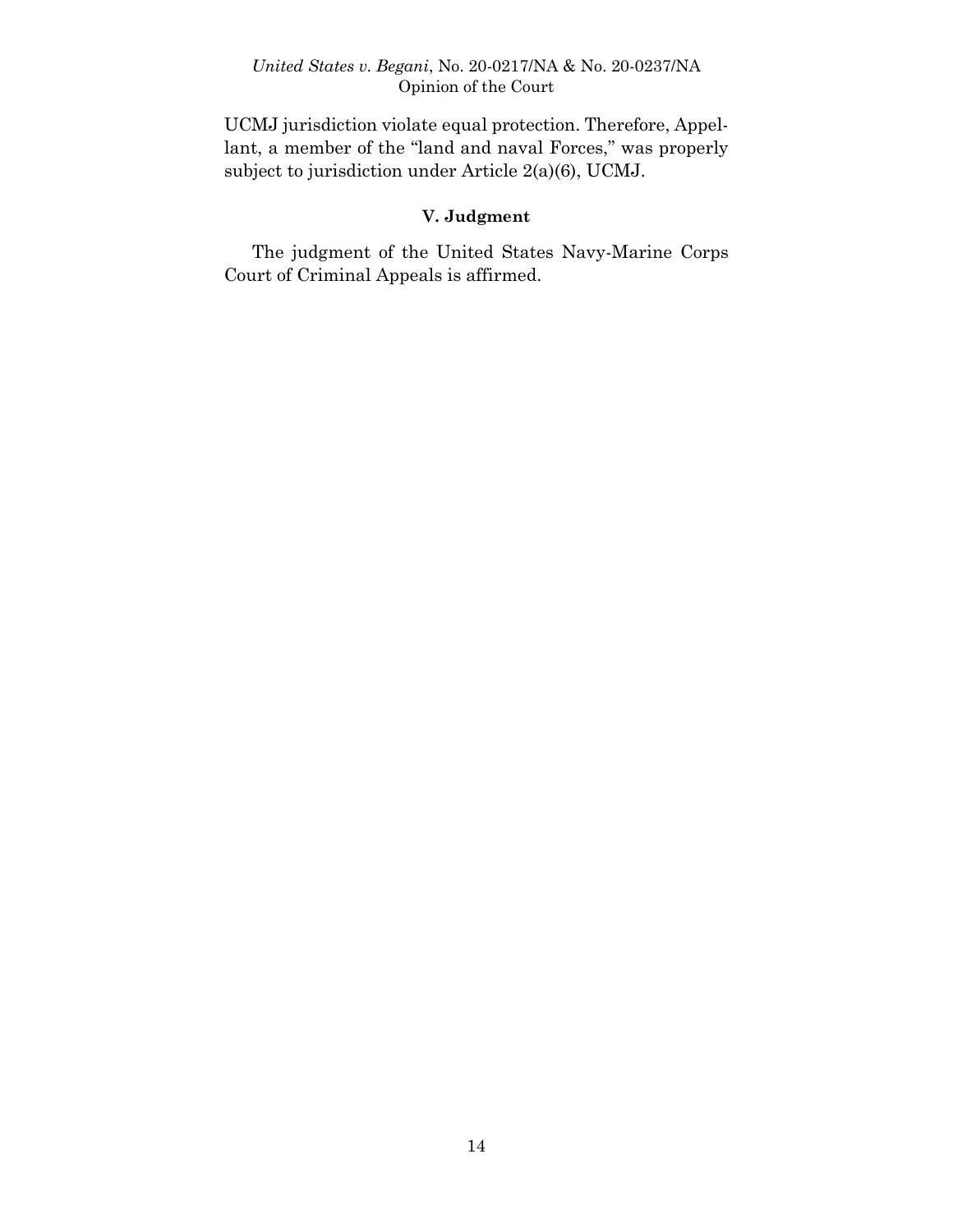Judge MAGGS, with whom Judge Hardy and Senior Judge Crawford join, concurring.

The specified issue on which the parties have submitted supplemental briefs is "whether fleet reservists have a sufficient current connection to the military for Congress to subject them to constant [Uniform Code of Military Justice (UCMJ)] jurisdiction." This issue is not new. Appellant/Cross-Appellee (Appellant) acknowledges that our decision in *United States v. Overton*, 24 M.J. 309, 311 (C.M.A. 1987), has already answered the question in the affirmative, holding that Congress constitutionally may subject members of the Fleet Reserve and Fleet Marine Corps Reserve to trial by court-martial. The *Overton* decision is consistent with the longstanding view that retirees are in the armed forces. *See, e.g.*, *United States v. Tyler*, 105 U.S. 244, 246 (1882) ("We are of the opinion that retired officers are in the military service of the government . . . ."); *United States v. Hooper,* 9 C.M.A. 637, 643, 26 C.M.R. 417, 422 (1958) ("[R]etired personnel are a part of the land or naval forces."); William Winthrop, *Military Law and Precedents* 87 n.27 (2d ed., Government Printing Office 1920) (1895) ("That retired officers are a part of the army and so triable by court-martial [is] a fact indeed never admitted of question.").

Appellant nevertheless requests that we overrule *Overton* and reach a different conclusion. I agree with the reasons that the Court gives for rejecting Appellant's request, and I join the Court's opinion in full. I write separately only to address one aspect of Appellant's argument in more detail. In his briefs, as I describe below, Appellant makes some effort to demonstrate that this Court's decision in *Overton* was incorrect based on the original meaning of U.S. Const. art. I, § 8, cl. 14, and the Grand Jury Clause of the Fifth Amendment of the United States Constitution.

I commend Appellant for briefing this Court on historical sources pertinent to our interpretation of these provisions. A party urging a court to overturn its precedent on a constitutional issue at a minimum should show that the precedent is inconsistent with the original meaning of the Constitution. *Compare Gamble v. United States*, 139 S. Ct. 1960, 1965 (2019) (declining to overrule precedents establishing the Dual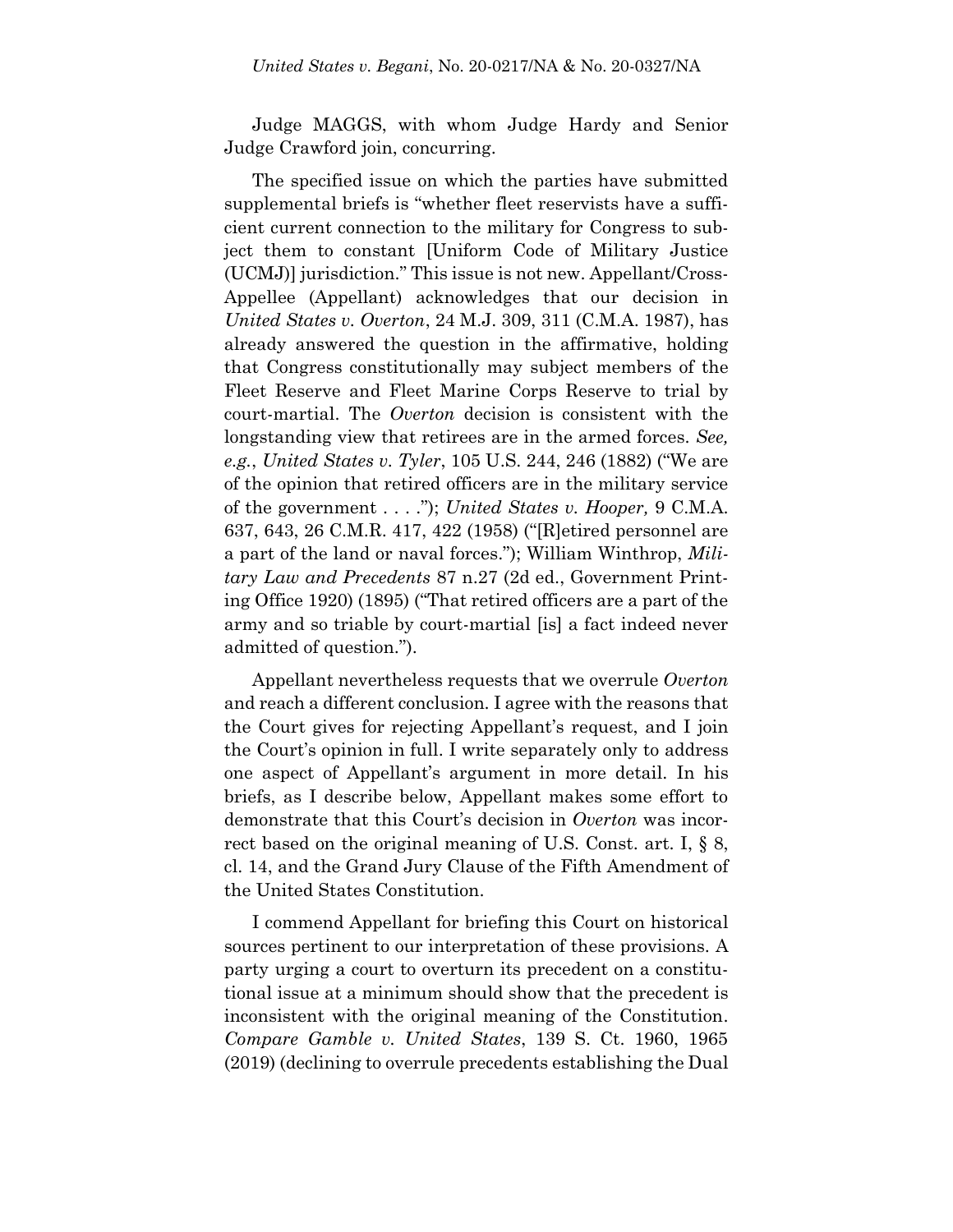Sovereignty Doctrine after finding these precedents to be consistent with the Double Jeopardy Clause "[a]s originally understood"), *with Alleyne v. United States*, 570 U.S. 99, 103 (2013) (overruling *Harris v. United States*, 536 U.S. 545 (2002), for being "inconsistent with . . . the original meaning of the Sixth Amendment"). In this case, however, I ultimately do not find Appellant's originalist arguments persuasive.

### **I. Appellant's Argument Under U.S. Const. art. I, § 8, cl. 14**

U.S. Const. art. I, § 8, cl. 14 empowers Congress "[t]o make Rules for the Government and Regulation of the land and naval Forces." Appellant argues that Congress cannot use this power to enact a law that subjects him to trial by court-martial because he was no longer part of the " 'land and naval [F]orces' " at the time of his offenses or his court-martial. Appellant acknowledges that, as a member of the Fleet Reserve, he continues to receive pay, he is subject to recall, and he is still enlisted. But Appellant asserts that these three facts are insufficient to make him part of the land and naval forces. On the contrary, Appellant asserts that he "has no regular military duties or authority" or, phrased another way, he has no "*actual* duties and responsibilities." And "because [he] has no ongoing military responsibilities," Appellant contends, "he cannot be regarded as part of the 'land and naval [F]orces' " within the meaning of U.S. Const. art. I, § 8, cl.14.

Appellant's argument appears to rest on two syllogisms. The major premise of the first syllogism is that a person is in the "land and naval Forces" within the meaning of U.S. Const. art. I, § 8, cl. 14, only if the person has ongoing military duties or authority. The minor premise of the first syllogism is that Appellant does not have ongoing military duties or authority as a member of the Fleet Reserve. The conclusion of the first syllogism is that Appellant therefore is not in the "land or naval Forces" within the meaning of U.S. Const. art. I, § 8, cl. 14.

The major premise of Appellant's second syllogism is that Congress may not subject to trial by court-martial a person who is not in the "land and naval Forces" within the meaning of U.S. Const. art. I, § 8, cl. 14. The minor premise of the second syllogism (which would come from the conclusion of the first syllogism) is that Appellant is not in the "land and naval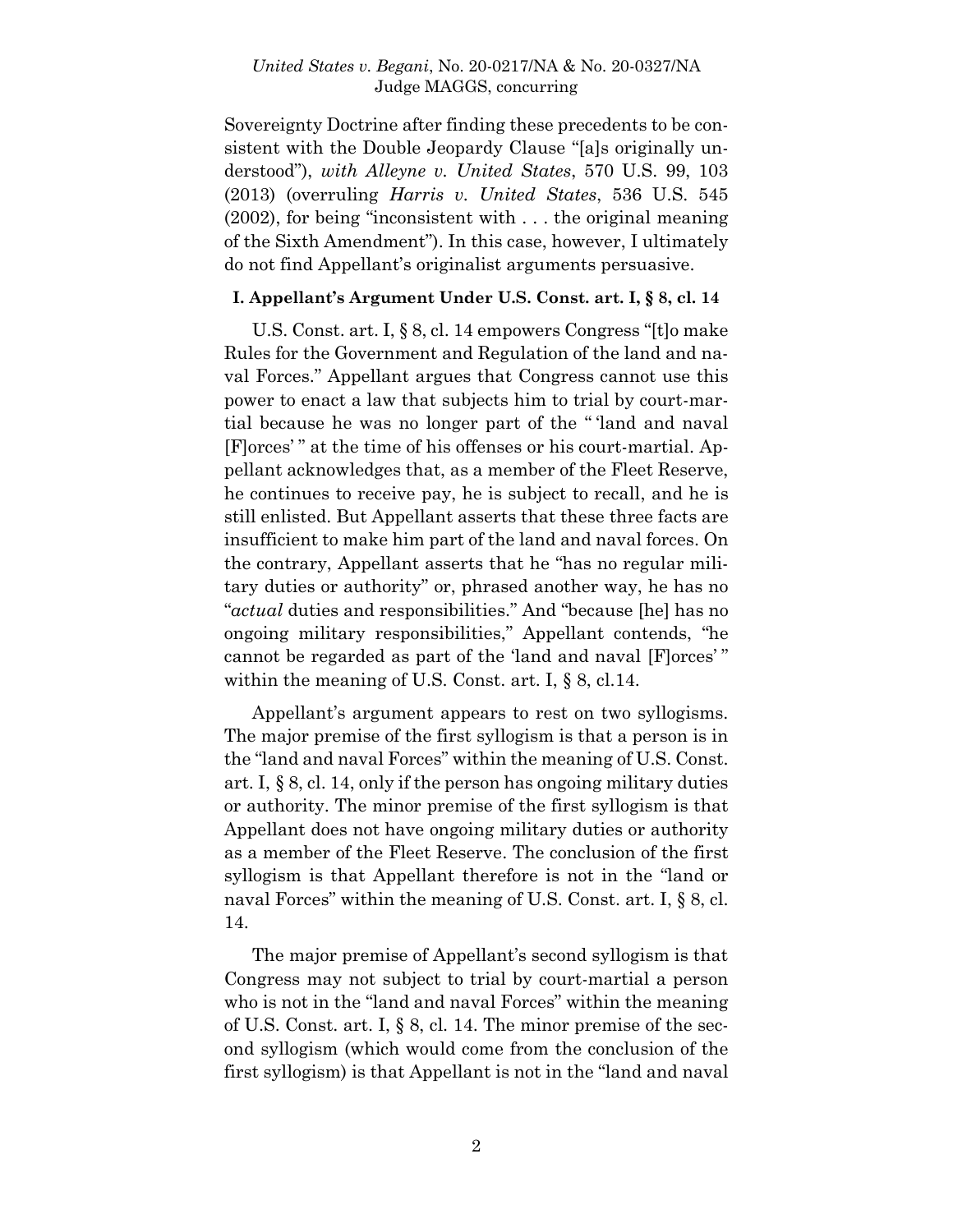Forces" within the meaning of U.S. Const. art. I, § 8, cl. 14. The conclusion of the second syllogism is that Congress therefore may not subject Appellant to trial by court-martial.

I agree with part of this reasoning. The major premise of the second syllogism is settled. In *United States ex rel. Toth v. Quarles*, the Supreme Court held that "given its natural meaning, the power granted Congress 'To make Rules' to regulate 'the land and naval Forces' would seem to restrict courtmartial jurisdiction to persons who are actually members or part of the armed forces." 350 U.S. 11, 15 (1955) (quoting U.S. Const. art. I,  $\S$  8, cl. 14). And if the minor premise of the second syllogism were true, then I would agree that the conclusion of the second syllogism would also be true.

But I am not convinced that the major premise of the first syllogism—that a person is in the "land or naval Forces" within the meaning of U.S. Const. art. I, § 8, cl. 14, only if the person has ongoing military duties and authority—is true. As Appellant acknowledges, this Court held in *Overton* that retirees in the Fleet Reserve are part of the land and naval forces, and thus subject to trial by court-martial, based on their receipt of pay and the possibility of their recall to active duty. The Court in *Overton* did not identify ongoing military duties and authority as a requirement for being in the land and naval forces.

Appellant, however, argues that *Overton*'s reasoning is incorrect and should be overruled on two grounds. One ground is that newer understandings of the purpose of retired pay and recent experience showing the unlikelihood of his recall to active service have undermined *Overton*'s reasoning. The other ground is that *Overton*'s interpretation is contrary to the original meaning of U.S. Const. art. I, § 8, cl. 14. The Court amply addresses and correctly rejects Appellant's first argument. But I believe that Appellant's originalist argument merits a closer inspection.

To prove his assertion that U.S. Const. art. I, § 8, cl. 14, empowers Congress to regulate persons who do not have ongoing military duties and authority, Appellant draws on evidence from the records of the Continental Congress from the 1780s. I agree with Appellant that the Continental Congress's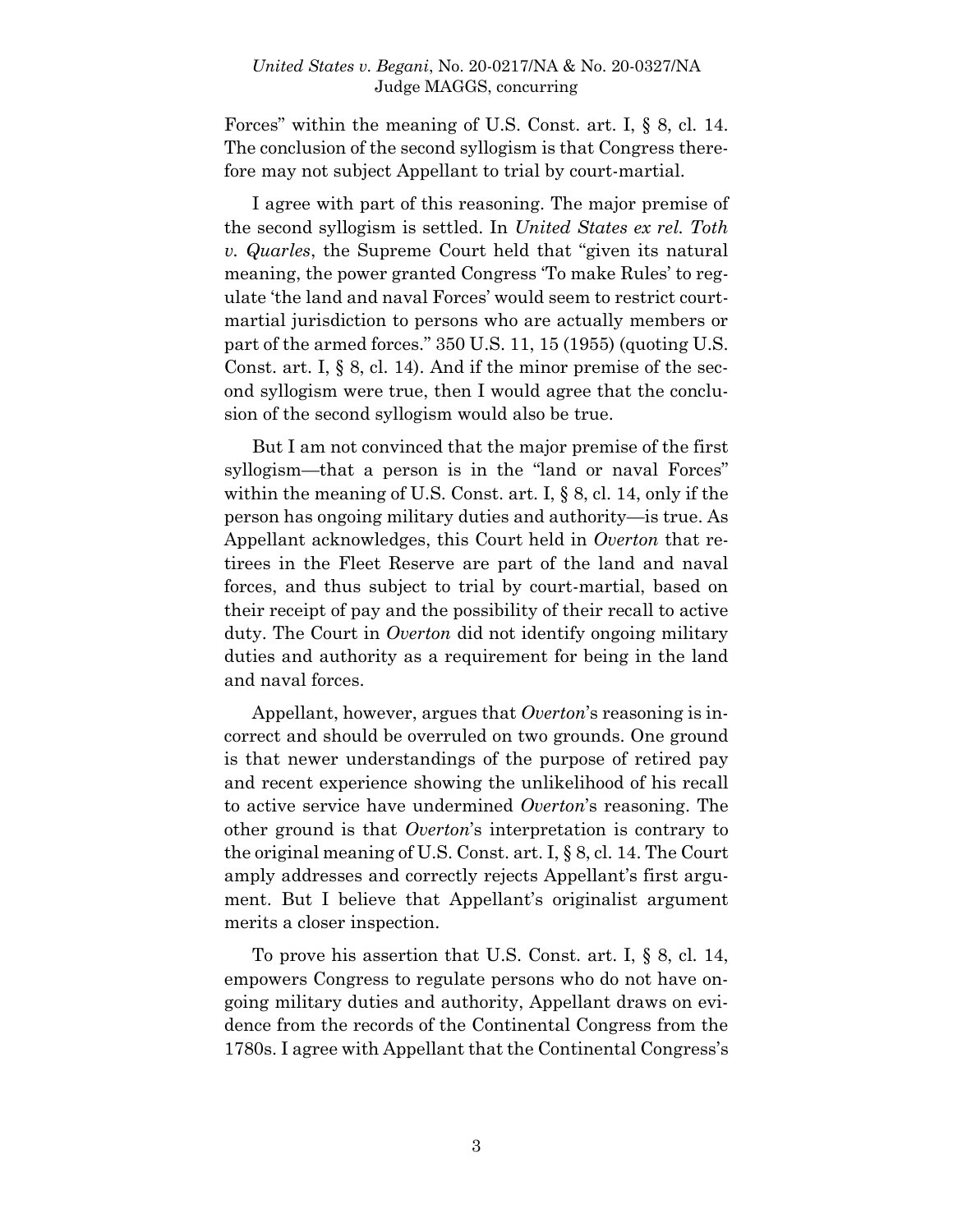practice under the Articles of Confederation is relevant in determining the original meaning of U.S. Const. art. I, § 8, cl. 14. The constitutional clause was copied from the Articles of Confederation, which gave Congress the power of "making rules for the government and regulation of the said land and naval forces, and directing their operations." Articles of Confederation of 1781, art. IX, para. 4; *see also* 2 *The Records of the Federal Convention of 1787*, at 330 (Max Farrand ed., 1911) (James Madison's Notes, Aug. 18, 1787) (recognizing the clause was borrowed "from the existing Articles of the Confederation") [hereinafter *Farrand's Records*]; 3 Joseph L. Story, *Commentaries on the Constitution* § 1192 (1833) ("It was without question borrowed from a corresponding clause in the articles of confederation.").**<sup>1</sup>** Accordingly, the Framers of the Constitution probably intended, those who ratified the Constitution probably understood, and the public probably construed "land and naval Forces" to have the same meaning in the Constitution as in the Articles of Confederation. *See Baker ex rel. Thomas v. Gen. Motors Corp.*, 522 U.S. 222, 231 n.3 (1998) (reasoning that language in the Constitution has the same meaning as almost identical language in the Articles of Confederation); Felix Frankfurter, *Some Reflections on Reading Statutes,* 47 Colum. L. Rev. 527, 537 (1947) ("[I]f a word is obviously transplanted from another legal source . . . it brings the old soil with it.").

The question is whether the evidence that Appellant cites is on point and persuasive. Appellant shows that in 1780, the Continental Congress offered "officers who shall continue in the service to the end of the war" half-pay for life after their "reduction." 18 *Journals of the Continental Congress 1774- 1789*, at 958–60 (Worthington Chauncey Ford et al. eds., reprints published from 1904–37 by the Government Printing Office) (Oct. 21, 1789) [hereinafter *Journals*]. Appellant further shows that in 1781, the Continental Congress passed a similar law for "hospital department" officers. 19 *Journals* at

**<sup>1</sup>** The most significant difference between the clauses in the Constitution and the Articles of Confederation is that the Constitution assigns control over the operations of the armed forces to the President as the commander-in-chief, rather than to Congress. *See* U.S. Const. art. II, § 2, cl. 1. That difference is not relevant here.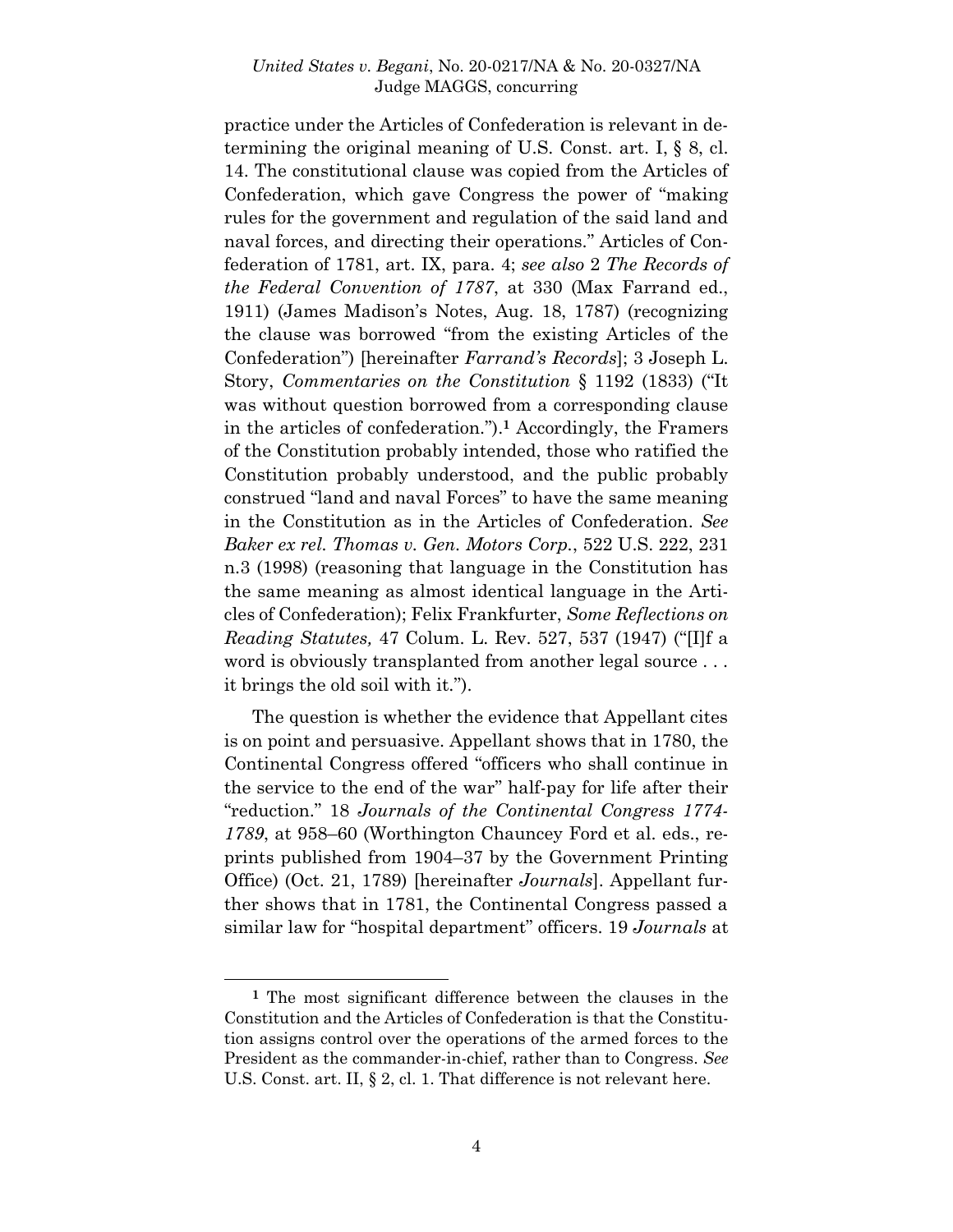68–70 (Jan. 13, 1781). Appellant contends that these examples show that the Continental Congress provided "for postduty compensation *without* military status."

These examples, in my view, do not establish the truth of the major premise of the first syllogism on which Appellant's argument rests. The examples do not show that a person is in the "land and naval Forces" within the meaning of U.S. Const. art. I, § 8, cl. 14, only if the person has ongoing military duties or authority. Instead, the examples show merely that a person could receive pay for past military service without being in the land or naval forces. That point is not contested in this case and is insufficient to show that *Overton* was wrongly decided.

In my view, however, other acts of the Continental Congress are relevant because they provide an unmistakable counterexample that contradicts, and thus disproves, the major premise of Appellant's first syllogism. The counterexample concerns furloughed soldiers. The Articles of War originally empowered unit commanders to grant furloughs. *See* Articles of War of 1775 art. LVI, *reprinted* in 2 *Journals* at 120 (June 30, 1775). Congress, however, later withheld this power to higher authorities, and at the same time standardized the documentation provided to furloughed and discharged soldiers. 20 *Journals* at 656–57 (June 16, 1781). The furlough document specified that the bearer was permitted to be absent from his regiment, while the discharge document said that the bearer was discharged from the regiment. *Id.* These documents taken together make clear that furloughed soldiers were still in the Army because they were not discharged and that they did not have ongoing duties because they were authorized to be absent.

Perhaps the most telling instance of furloughs took place at the end of the Revolutionary War. In May 1783, with the British Army essentially defeated and a permanent peace treaty expected imminently, Congress had to decide what to do with the soldiers remaining in the victorious Continental Army: Should they be discharged, furloughed, or retained? The *Journals* describe the debate as follows:

> The Report from Mr Hamilton, Mr Gorham and Mr Peters, in favor of discharging the soldiers enlisted for the war, was supported on the ground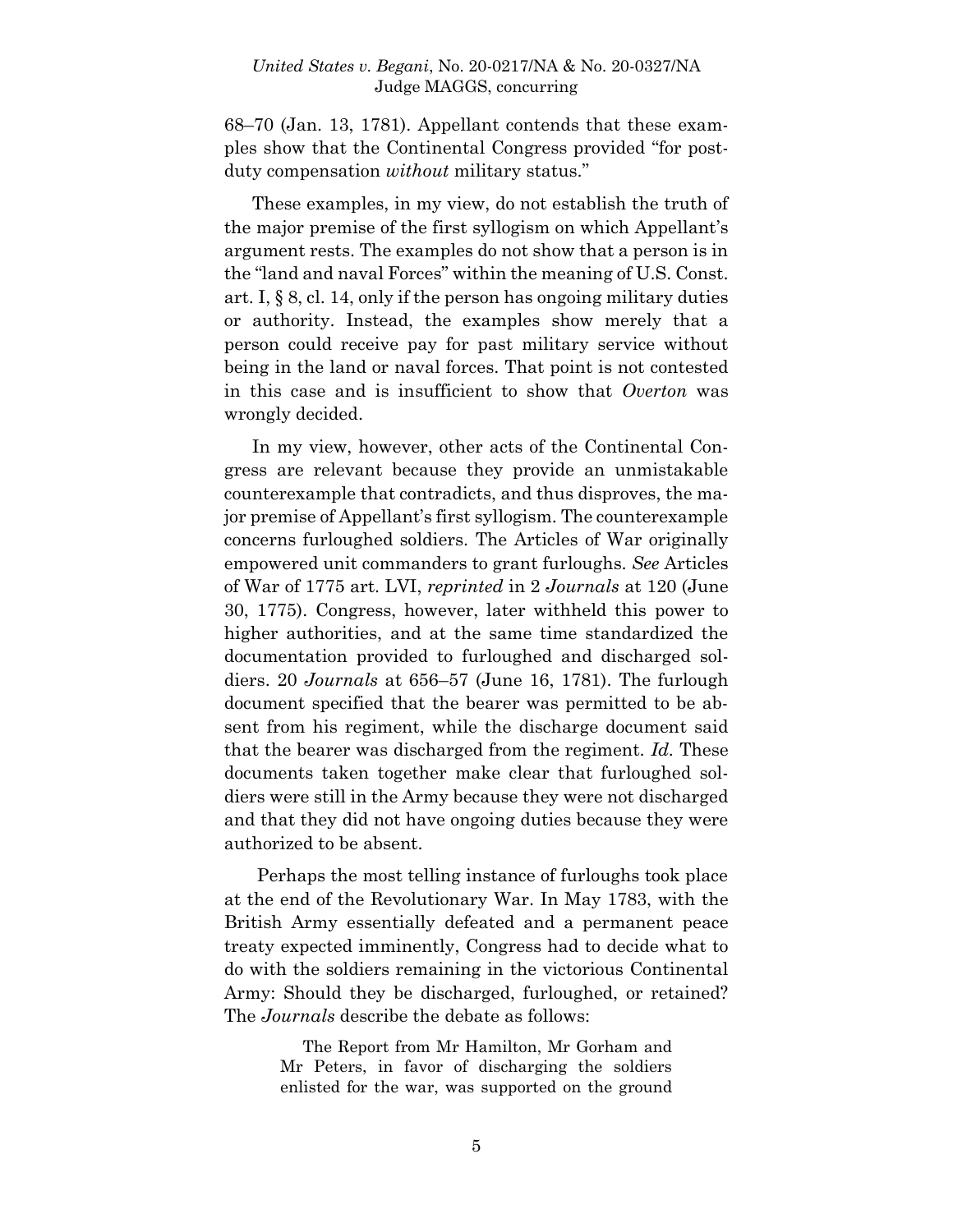that it was called for by Economy and justified by the degree of certainty that the war would not be renewed. Those who voted for furloughing the soldiers wished to avoid expence, and at the same time to be not wholly unprepared for the contingent failure of a definitive treaty of peace. The view of the subject taken by those who were opposed both to discharging and furloughing, were explained in a motion by Mr. Mercer seconded by Mr. Izard to assign as reasons, first that Sr Guy Carleton [the commander-in-chief of all British forces in North America] had not given satisfactory reasons for continuing at N. York, second, that he had broken the Articles of the provisional Treaty.

25 *Journals* at 966–67 (May 23, 1783). In the end, Congress decided to furlough a large contingent of soldiers indefinitely. *Id.* at 967. As the passage above shows, these soldiers remained in the Army and were subject to recall at any time, but they had no ongoing duties. These soldiers were not discharged until Congress approved a proclamation after the signing of the Treaty of Paris, terminating their service effective November 3, 1783. *Id.* at 703 (Oct. 18, 1783). "[S]uch part of the federal armies as . . . were furloughed," the proclamation stated, "shall, from and after the third day of November next, be absolutely discharged . . . from said service." *Id.*

The May 1783 furlough, and additional furloughs that soon followed, provoked outrage among many of the furloughed soldiers, some of whom were owed considerable unpaid wages. One historian sympathized with their ire, noting that "[t]here was neither provision for a settlement of accounts nor even a word of appreciation for the soldiers." Kenneth R. Bowling, *New Light on the Philadelphia Mutiny of 1783: Federal-State Confrontation at the Close of the War for Independence*, 101 Penn. Mag. of Hist. & Biog. 419, 423 (1977). In June 1783, hundreds of these furloughed soldiers took part in a mutinous demonstration targeting Congress in Philadelphia. *See* Mary A. Y. Gallagher, *Reinterpreting the "Very Trifling Mutiny" at Philadelphia in June 1783*, 119 Penn. Mag. of Hist. & Biog. 3, 3–4 (1995).

Underscoring the view that these furloughed soldiers were still in the Army, despite having no current or ongoing duties, some of the suspected participants were charged with mutiny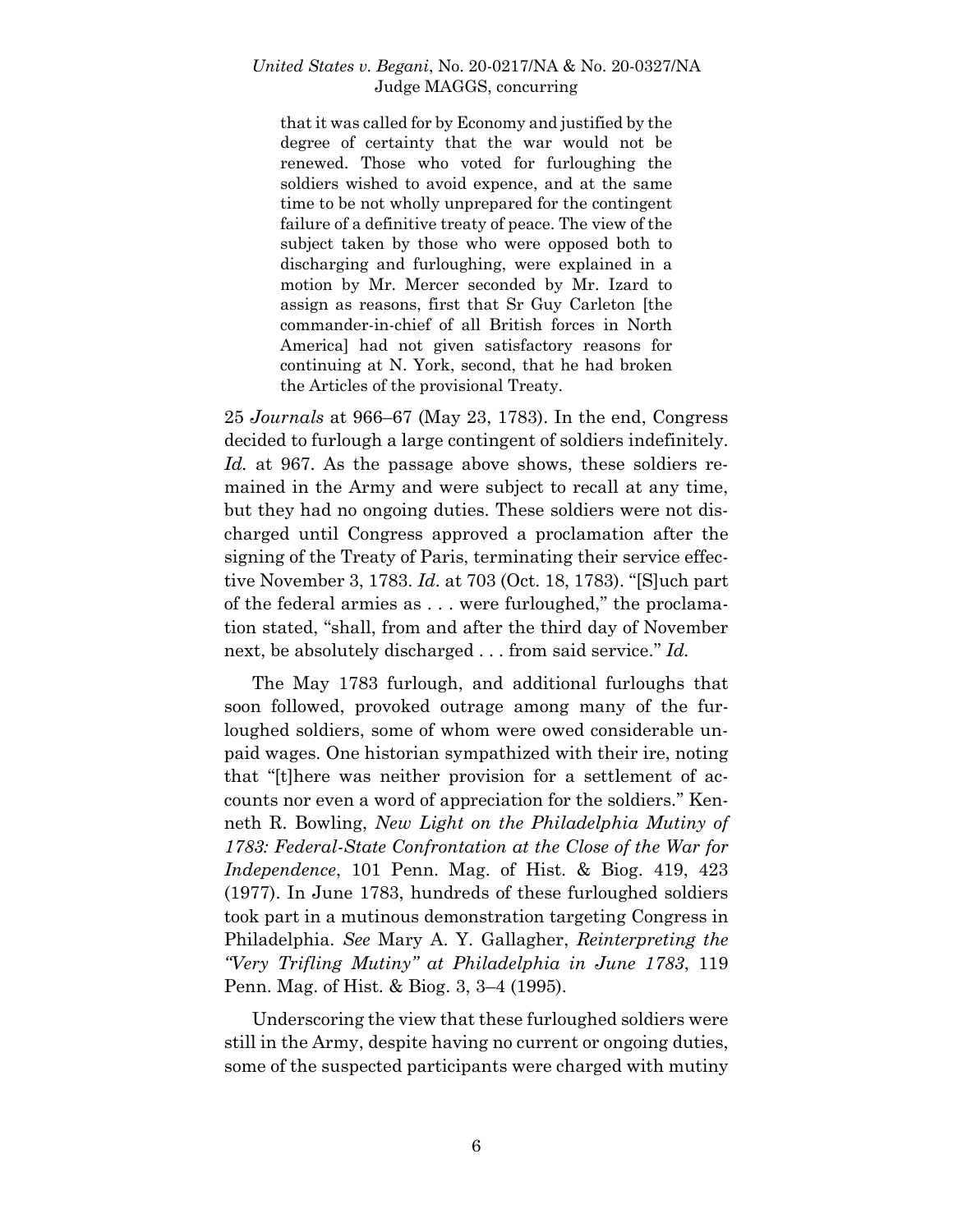in "breach of the third article of the second section of the rules and articles of war." 25 *Journals* at 566 (Sept. 13, 1783). Mutiny was an offense only an "officer or soldier" could commit. Articles of War of Sept. 20, 1776, § II, art. 3, *reprinted in* 5 *Journals* at 789 (Sept. 20, 1776). The court-martial found several of the accused guilty, and adjudged serious punishment. *See* 25 *Journals* at 566 (Oct. 13, 1783). "Sentenced to whippings were gunner Lilly, drummer Horn, and privates Thomas Flowers and William Carman. Sentenced to death by hanging were the two sergeants who had led the demonstration, John Morrison and Christian Nagle." Bowling, 101 Penn. Mag. of Hist. & Biog. at 445. Mercifully, in exercise of its "special grace," Congress later pardoned the offenders, noting that no lives were lost, no property was destroyed, and those convicted "appear not to have been principals in the said mutiny." 25 *Journals* at 566 (Sept. 13, 1783). In granting the pardons, however, Congress did not suggest that the courtsmartial lacked jurisdiction because the furloughed status of the soldiers meant that they were out of the Army. **2**

In conclusion, because Appellant is asking us to overrule *Overton*, he should at a minimum demonstrate that *Overton* was incorrect as an original matter. His originalist argument rests on a claim that the "land and naval Forces" did not include persons who had no ongoing duties. Assuming that the

l

**<sup>2</sup>** Later evidence provides additional support. In 1787, Congress asked the Secretary of War Henry Knox whether a discharged former soldier, John Sullivan, could be tried by court-martial *after his discharge* for his participation in the mutiny "while he with the greater part of the Army were furloughed as a preparatory step to their being discharged." 33 *Journals* at 666–67 (Oct. 12, 1787). It was "a questionable point, whether he or any other person could be legally tried by a court martial for crimes committed during the existence of the Army." *Id*. at 667. Knox reported that "were such an attempt to be made at this late period it might be a considered an unusual stretch of power." *Id.* In addition to the potential jurisdictional problem, Knox also noted that procuring evidence would be "utterly impracticable." *Id.* Knox's doubt that a discharged former soldier could be tried by court-martial for acts committed while he was still in the Army is consistent with what the Supreme Court would later hold in *Toth*, and stands in contrast to the evident understanding that a court-martial could try soldiers who had been furloughed but not discharged.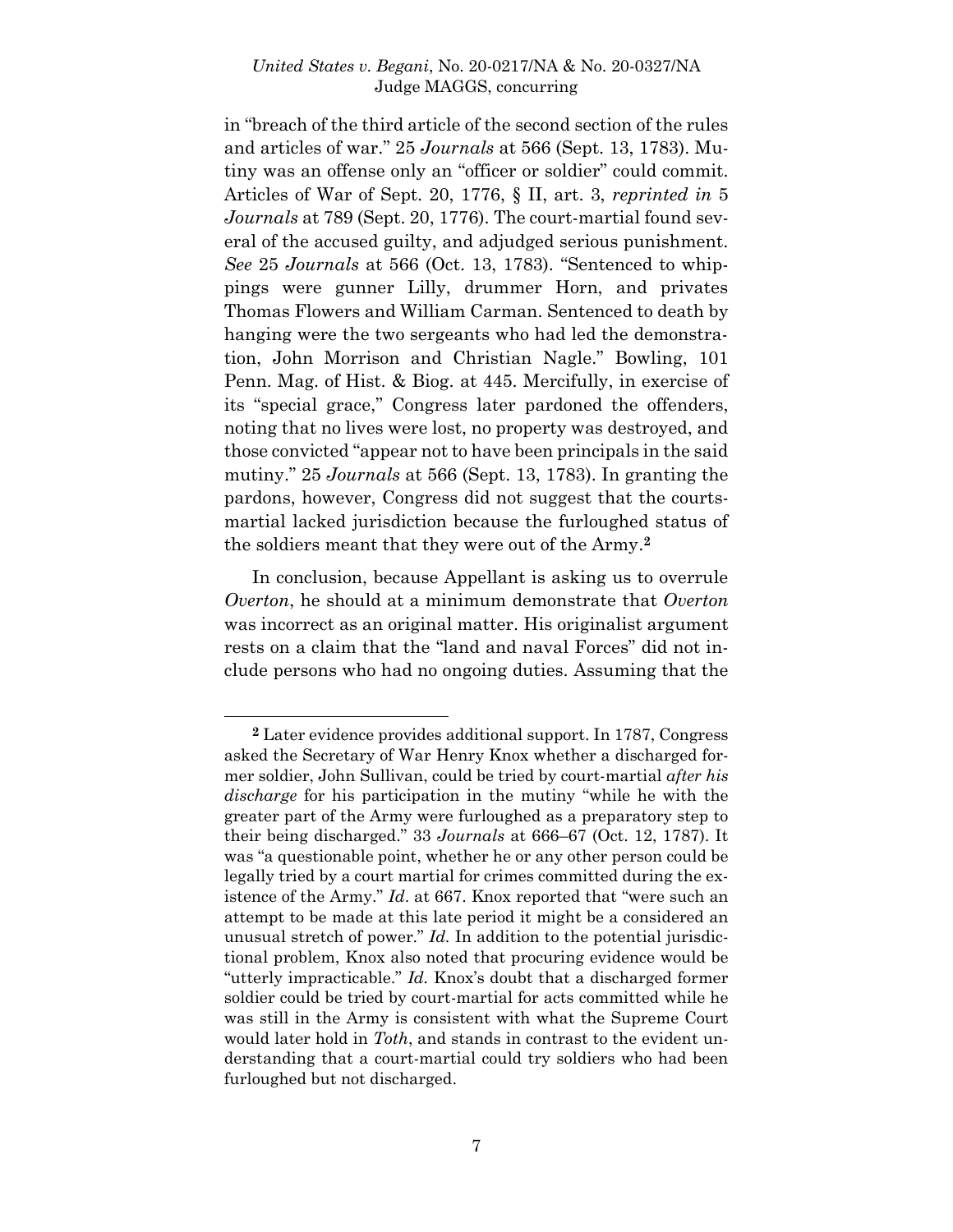term "land and naval Forces" had the same meaning in the Articles of Confederation as in U.S. Const. art. I, § 8, cl. 14, Appellant has failed to convince me that his claim is correct because furloughed soldiers provide a clear counterexample. Furloughed soldiers had no ongoing duties, but they were in the Army, and they were subject to court-martial for offenses committed while furloughed.

I should add that Appellant has not cited evidence from other sources that courts typically consult to discern the original meaning of the Constitution. In my review of several of these other sources, I have uncovered nothing that suggests that having ongoing duties and authority was a requirement of membership in the armed forces. Dictionaries from the founding era do not define the compounds "land forces" and "naval forces," and the definitions of similar words like "Army" and "Navy" provide no guidance on whether their members necessarily had ongoing military duties.**<sup>3</sup>** The records of the Constitutional Convention of 1787 show that the Framers principally discussed the provision that became U.S. Const. art. I, § 8, cl. 14, on August 18, 1787. *See* 2 *Farrand's Records* at 330–31. Their discussion of the topic focused mostly on whether to limit the size of the land and naval forces during peacetime and did not address the specific issue in this case. *Id.*

In *The Federalist Papers*, attention to the land and naval forces mostly addressed the President's role as the commander-in-chief, the funding of the military, and the need for some permanent forces despite valid concerns about standing armies. *See, e.g.*, *The Federalist* No. 41, at 119 (James Madison) (in *The Federalist Papers*, Roy P. Fairfield ed., Anchor Books 2d ed. 1966) (1788) (noting that the Constitution gives Congress an "INDEFINITE POWER of raising TROOPS, as well as providing fleets; and of maintaining both in PEACE, as well as in war"); *The Federalist* No. 23, at 59 (Alexander

**<sup>3</sup>** I consulted nine English language dictionaries and four legal dictionaries from the founding era that the Supreme Court often considers in attempting to discern the original meaning of the Constitution. *See* Gregory E. Maggs, *A Concise Guide to Using Dictionaries from the Founding Era to Determine the Original Meaning of the Constitution*, 82 Geo. Wash. L. Rev. 358, 382–92 (2014) (listing these dictionaries and providing links for finding them online).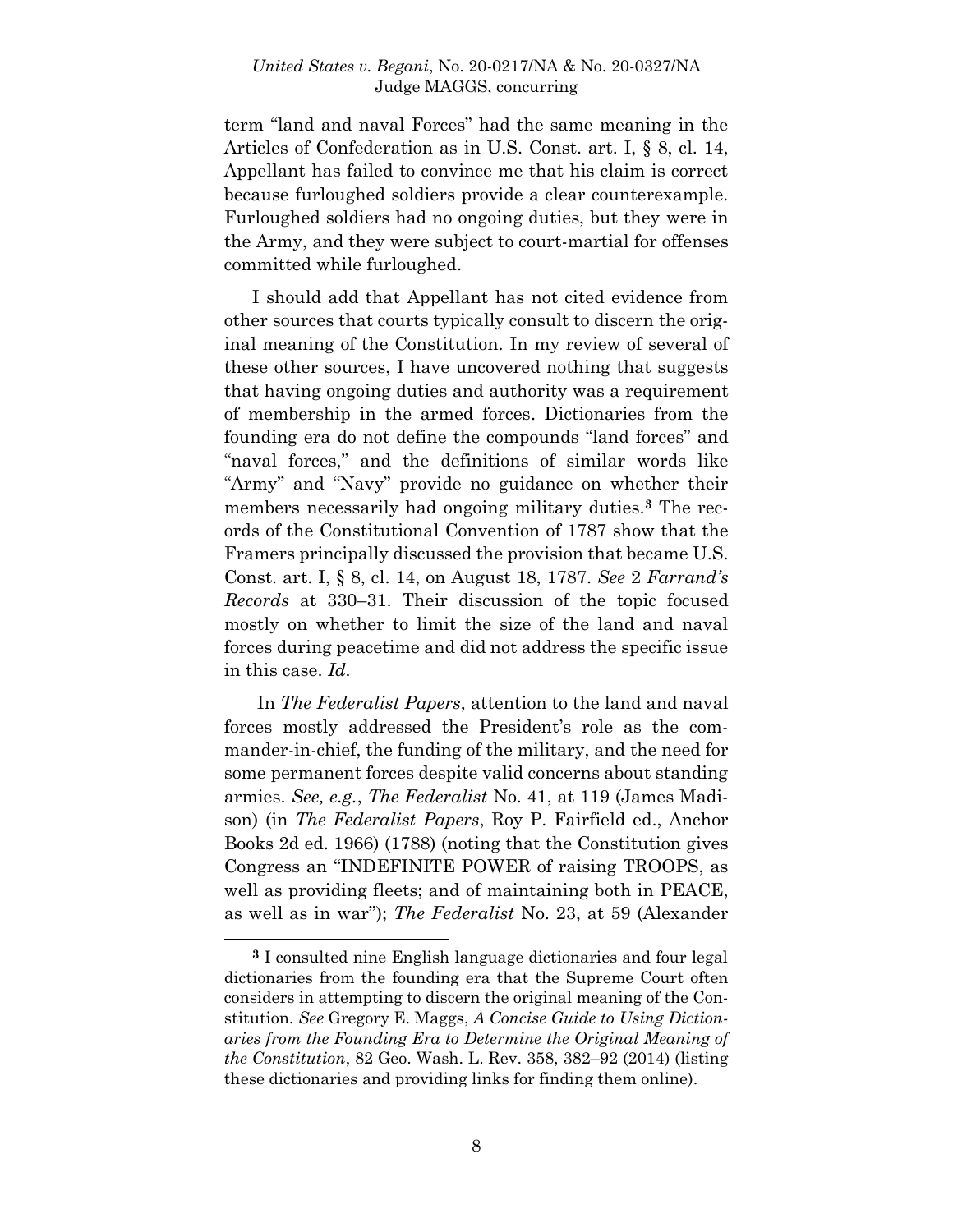Hamilton) (in *The Federalist Papers*, Roy P. Fairfield ed., Anchor Books 2d ed. 1966) (1787) (noting that there is no "limitation of that authority which is to provide for the defence and protection of the community in any matter essential to its efficacy—that is, in any matter essential to the *formation*, *direction*, or *support* of the NATIONAL FORCES"). And while early state constitutions and the state ratification debates have some relevance to Appellant's second argument as discussed below, I found nothing that specifically addressed the issue of whether the "land and naval Forces" include only persons with ongoing duties.**<sup>4</sup>** These other sources, in short, do not contradict the evidence and the conclusion obtained from the records of the Continental Congress concerning the status of furloughed soldiers.

# **II. Appellant's Argument under the Grand Jury Clause of the Fifth Amendment**

Appellant also presents arguments addressing the Grand Jury Clause of the Fifth Amendment. This clause provides: "No person shall be held to answer for a capital, or otherwise infamous crime, unless on a presentment or indictment of a Grand Jury, except in cases arising in the land or naval forces, or in the Militia, when in actual service in time of War or public danger." U.S. Const. amend. V. Appellant contends that this clause bars his trial by court-martial. He asserts: "[E]ven if [he] remains a member of the 'land and naval forces' for purposes of the Make Rules Clause, the dispute must still 'arise[] in the land or naval forces' for purposes of the Fifth Amendment's Grand Jury Indictment Clause . . . for the military to exercise jurisdiction." (Third alteration in original.) Appellant asserts that his case did not arise in the land or naval forces because the conduct for which he was found guilty took place after he retired from active duty, did not constitute a "military-specific" crime, and bore no connection to

l

**<sup>4</sup>** To the extent English practice might be relevant, Blackstone said that the "military state includes the whole of the soldiery; or, such persons as are peculiarly appointed among the rest of the people, for the safeguard and defence of the realm," a definition that does not contain an active-duty requirement. 1 William Blackstone*, Commentaries on the Laws of England* 395 (1st ed. 1765).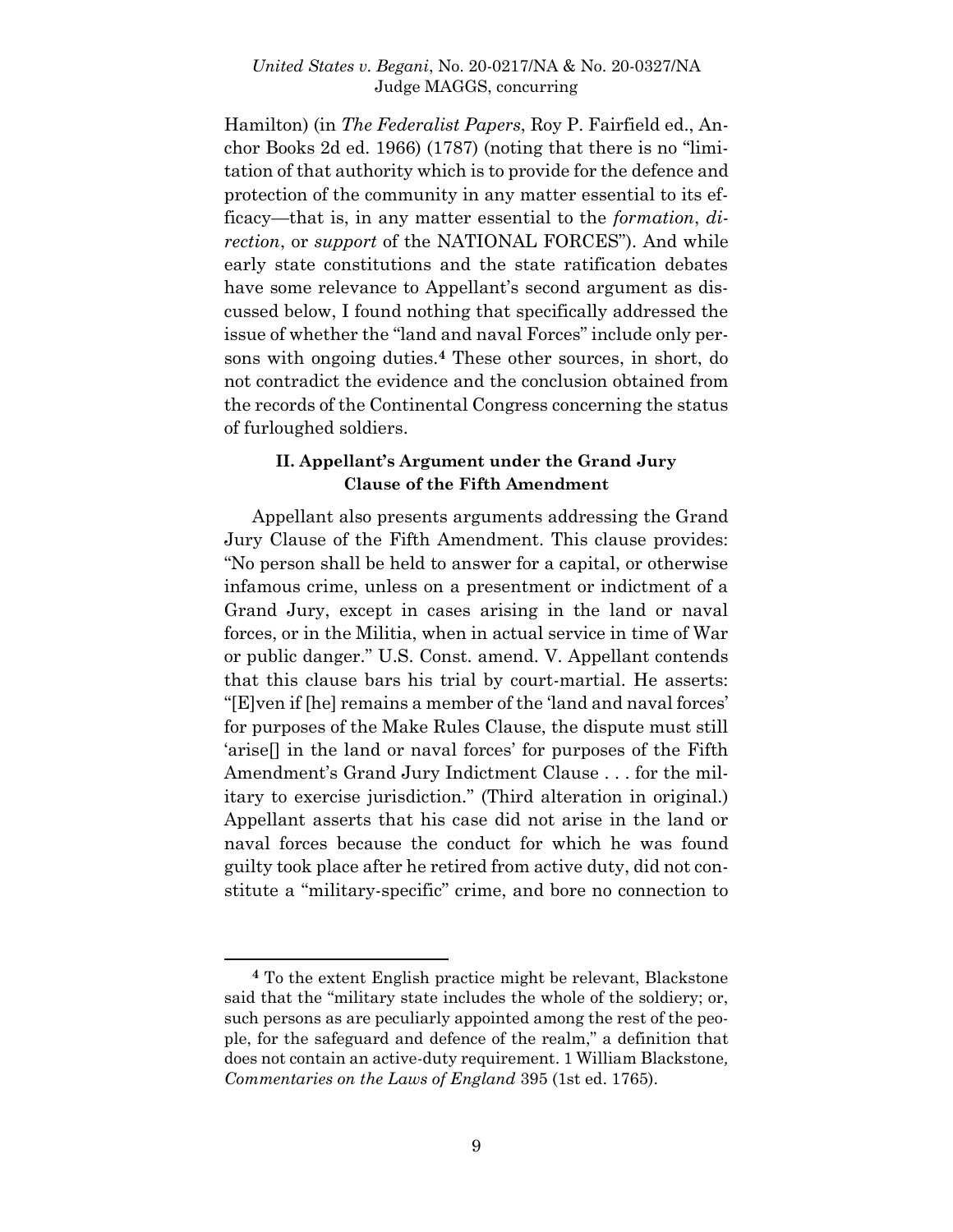either his prior active-duty service or his future amenability to recall.

As the Court correctly explains, the Supreme Court already has rejected the view that court-martial jurisdiction depends on whether the charged offense has a "service connection." *United States v. Begani*, \_\_ M.J. \_\_ (6) (C.A.A.F. 2021). I therefore see no need to address further Appellant's contentions that the alleged offense is not "military-specific" and is not related to Appellant's prior active service or possible future active service. Instead, I will discuss only his argument that he has a right to a grand jury because he did not commit his offenses while on active duty.

The text of the Grand Jury Clause makes Appellant's argument implausible. The drafters of the Fifth Amendment distinguished between armed forces that are in actual or active service and armed forces that are not. They created a *general* exception to the requirement of a grand jury indictment for members of the "land and naval forces" but a *limited* exception for members of the "Militia" that applies only when members of the "Militia" are "in actual service." U.S. Const. amend. V. This distinction leads to an inference that the exception for the "land and naval forces" applies without regard to whether a member of the land and naval forces was in actual service at the time of the offense. As the Supreme Court has put it: "All persons in the military or naval service of the United States are subject to the military law, — the members of the regular army and navy, *at all times*; the militia, so long as they are in such [actual] service." *Johnson v. Sayre*, 158 U.S. 109, 114 (1895) (emphasis added). The term "actual service" meant that persons have some ongoing duties. *See* Story, *supra,* at § 1208. ("To bring the militia within the meaning of being in actual service, there must be an obedience to the call, and some acts of organization, mustering, rendezvous, or marching, done in obedience to the call, in the public service."). Accordingly, the text of the Grand Jury Clause indicates that members of the "land and naval forces" can be tried without a grand jury indictment despite having no ongoing duties, even though members of the "Militia" cannot.

History supports this interpretation. At the time of the framing of the Constitution, the question of who was subject to trial by court-martial was important. Three state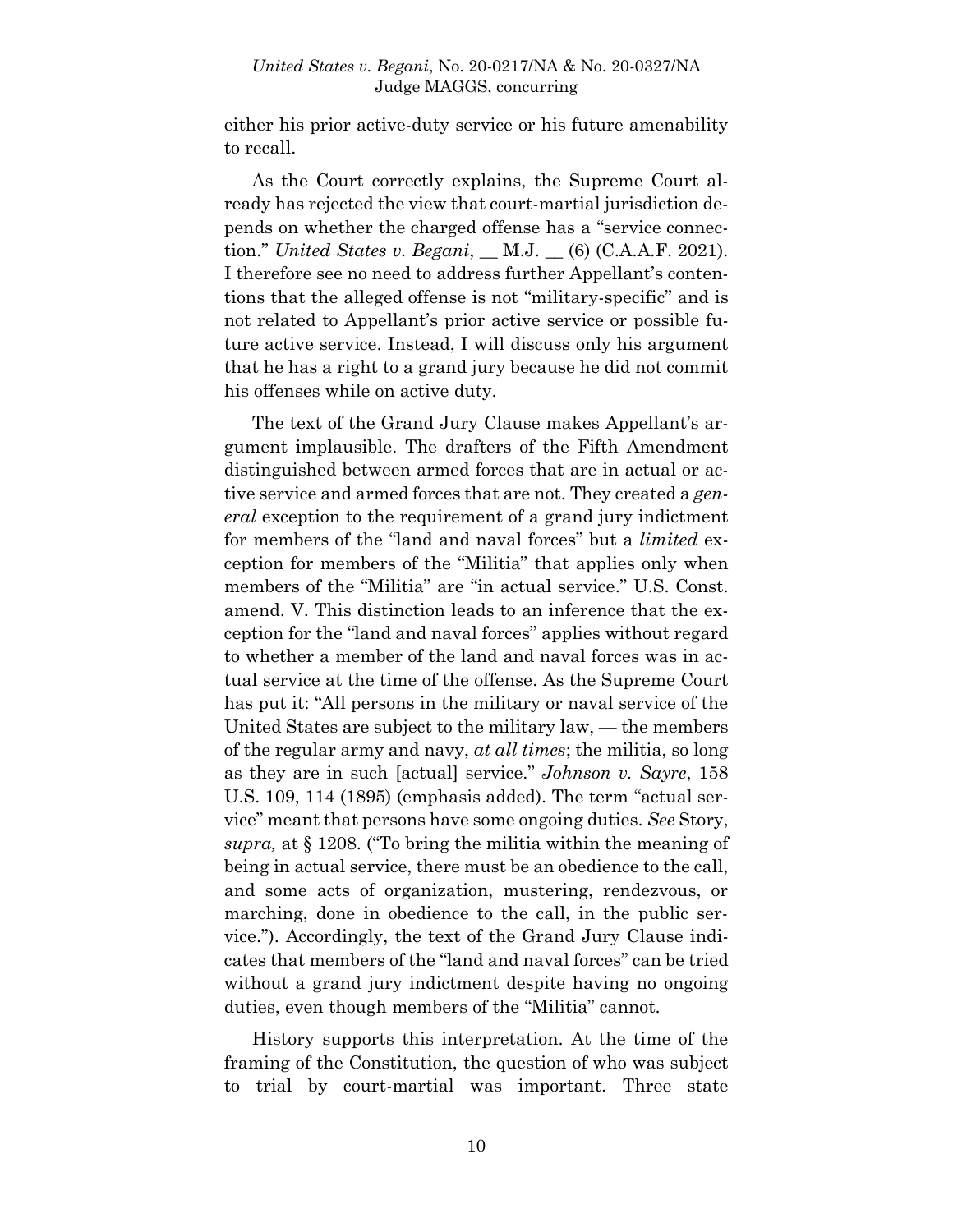constitutions expressly limited the exercise of court-martial jurisdiction over militiamen to those in actual service without requiring the same for members of regular forces. The Massachusetts Constitution provided: "No person can in any case be subject to law-martial, or to any penalties or pains, by virtue of that law, except those employed in the army or navy, and except the militia in actual service, but by authority of the legislature." Mass. Const. of June 15, 1780, pt. 1, art. XXVIII, *reprinted in* 3 *The Federal and State Constitutions, Colonial Charters, and Other Organic Laws of the States, Territories, and Colonies Now or Heretofore Forming the United States of America* 1888, 1893 (Francis Newtown Thorpe ed., 1909) [hereinafter *Federal and State Constitutions*]. The New Hampshire and Maryland Constitutions had similar provisions.**<sup>5</sup>**

When the ratifying conventions in Massachusetts and New Hampshire voted to approve the federal Constitution, they each requested that a similar provision be included in a federal Bill of Rights. Both states proposed the same language: "That no person shall be tried for any crime by which he may incur an infamous punishment, or loss of life, until he be first indicted by a grand jury, except in such cases as may arise in the government and regulation of the land and naval forces." 1 *The Debates in the Several State Conventions, on the Adoption of the Federal Constitution, as Recommended by the General Convention at Philadelphia, in* 

l

**<sup>5</sup>** The New Hampshire Constitution provided: "No person can in any case be subjected to law martial, or to any pains, or penalties, by virtue of that law, except those employed in the army or navy, and except the militia in actual service, but by authority of the legislature." N.H. Const. of June 2, 1784, art. XXXIV, *reprinted in* 4 *Federal and State Constitutions*, at 2453, 2457. It also provided: "Nor shall the legislature make any law that shall subject any person to a capital punishment, excepting for the government of the army and navy, and the militia in actual service, without trial by jury." N.H. Const. of June 2, 1784, art. XVI, *reprinted in* 4 *Federal and State Constitutions*, at 2455. The Maryland Declaration of Rights similarly provided: "That no person, except regular soldiers, mariners, and marines in the service of this State, or militia when in actual service, ought in any case to be subject to or punishable by martial law." Md. Declaration of Rights of Nov. 11, 1776, art. XXIX, *reprinted in* 3 *Federal and State Constitutions*, at 1686, 1689.